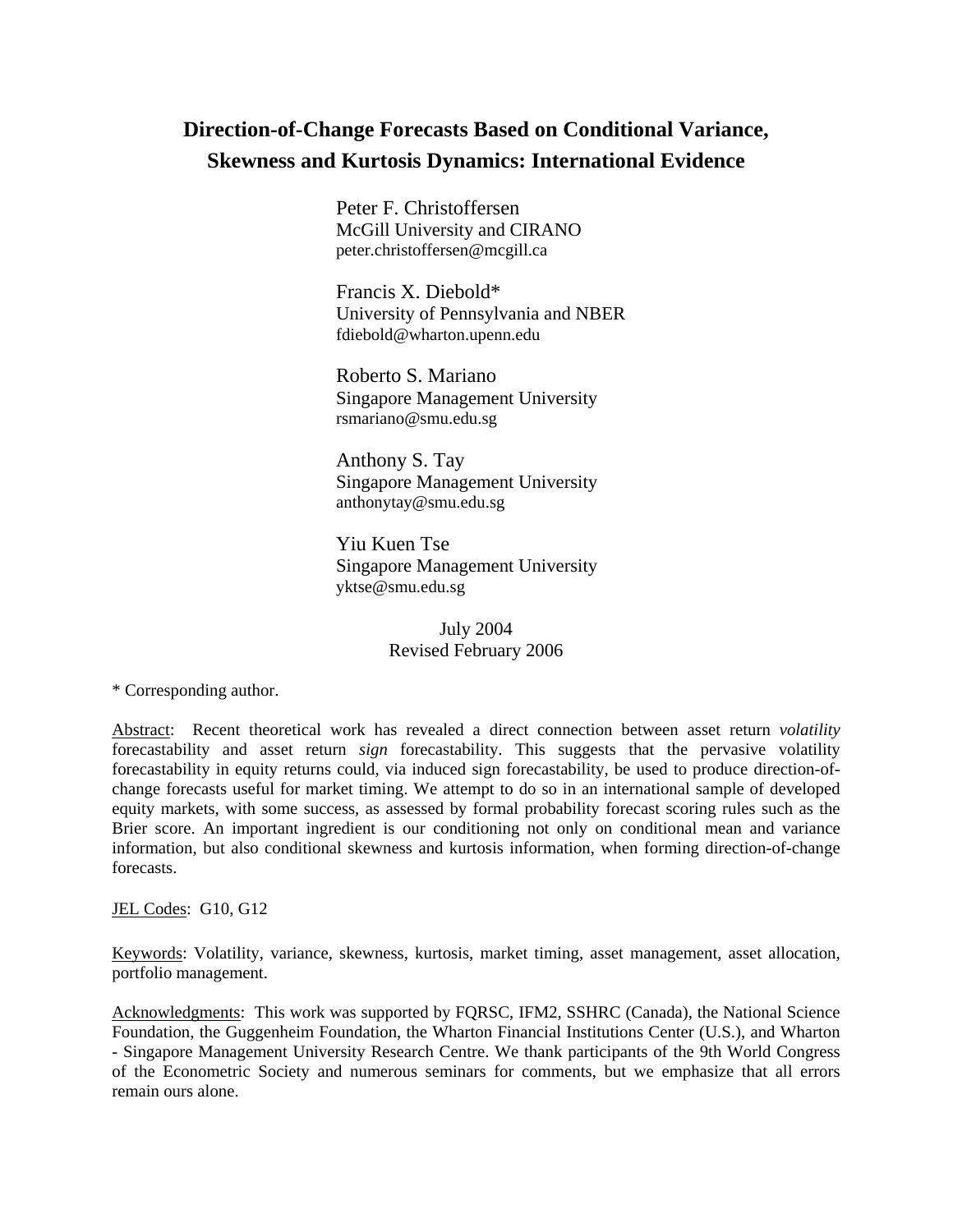#### <span id="page-1-0"></span>**1. Introduction**

Recent work by Christoffersen and Diebold (2004) has revealed a direct connection between asset return *volatility* dependence and asset return *sign* dependence (and hence sign forecastability). This suggests that the pervasive volatility dependence in equity returns could, via induced sign dependence, be used to produce direction-of-change forecasts useful for market timing.

To see this, let  $R_t$  be a series of returns, and  $\Omega_t$  be the information set available at time *t*.  $Pr[R_{t} > 0]$  is the probability of a positive return at time *t*. The conditional mean and variance are denoted, respectively, as  $\mu_{t+1|t} = E[R_{t+1} | \Omega_t]$  and  $\sigma_{t+1|t}^2 = Var[R_{t+1} | \Omega_t]$ . The return series is said to display conditional mean predictability if  $\mu_{t+1|t}$  varies with  $\Omega_t$ ; conditional variance predictability is defined similarly. If Pr[ $R_t > 0$ ] exhibits conditional dependence, i.e., Pr[ $R_{t+1} > 0 \Omega_t$ ] varies with  $\Omega_t$ , then we say the return series is sign predictable (or the price series is direction-of-change predictable).

For clearer exposition, and to emphasize the role of volatility in return sign predictability, suppose that there is no conditional mean predictability in returns, so  $\mu_{t+1|t} = \mu$  for all *t*. In contrast, suppose that  $\sigma_{t+1|t}^2$  varies with t in a predictable manner, in keeping with the huge literature on volatility predictability reviewed in Andersen, Bollerslev, Christoffersen and Diebold (2005). Denoting  $D(\mu, \sigma^2)$ as a generic distribution dependent only on its mean  $\mu$  and variance  $\sigma^2$ , assume

$$
R_{t+1} | \Omega_t \sim D(\mu, \sigma_{t+1|t}^2)
$$

Then the conditional probability of positive return is

$$
\Pr(R_{t+1} > 0 | \Omega_{t}) = 1 - \Pr(R_{t+1} \le 0 | \Omega_{t})
$$
  
= 1 - \Pr\left(\frac{R\_{t+1} - \mu}{\sigma\_{t+1|t}} \le \frac{-\mu}{\sigma\_{t+1|t}}\right)  
= 1 - F\left(\frac{-\mu}{\sigma\_{t+1|t}}\right) (1)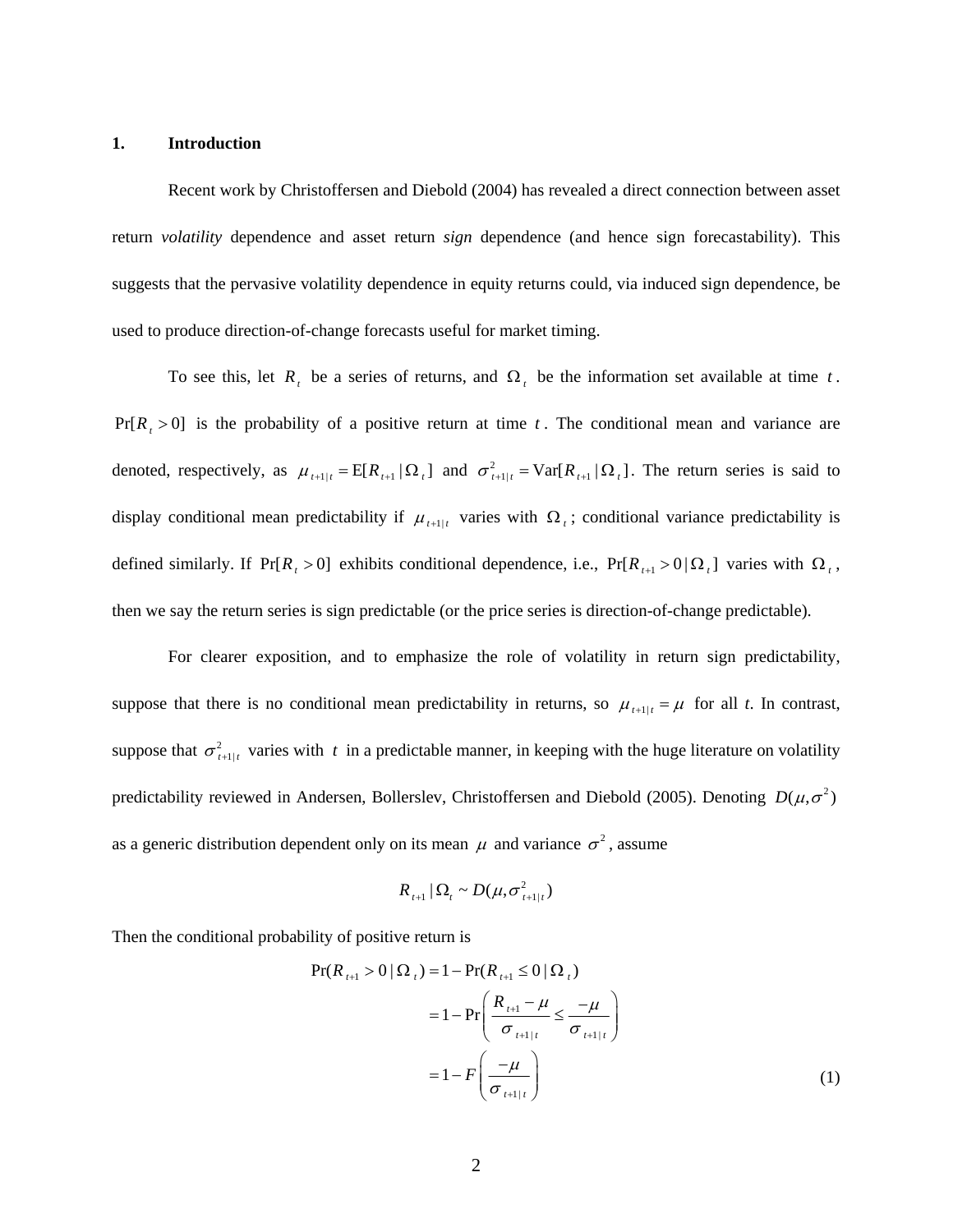<span id="page-2-0"></span>where *F* is the distribution function of the "standardized" return  $(R_{t+1} - \mu)/\sigma_{t+1|t}$ . If conditional volatility is predictable, then the sign of the return is predictable even if conditional mean is unpredictable, provided  $\mu \neq 0$ .

In practice, interaction between mean and volatility can weaken or strengthen the link between conditional volatility predictability and return sign predictability. For instance, time-variation in conditional means of the sort documented in recent work by Brandt and Kang (2004) and Lettau and Ludvigson (2005) would strengthen our results. Interaction between volatility and higher-ordered conditional moments can similarly affect the potency of conditional volatility as a predictor of return signs.

In this paper, we use

$$
Pr(R_{t+1} > 0 | \Omega_t) = 1 - F\left(\frac{-\mu_{t+1|t}}{\sigma_{t+1|t}}\right)
$$
 (2)

to explore the sign predictability of one-, two-, and three-month returns in twenty stock markets, in which we examine out-of-sample predictive performance. We also use an extended version of [\(2\)](#page-2-0) that explicitly considers the interaction between volatility and higher-ordered conditional moments. We estimate the parameters of the models recursively, and we evaluate the performance of sign probability forecasts. We proceed as follows. In Section 2, we discuss our data and its use for the construction of volatility forecasts. In Section 3, we discuss our direction-of-change forecasting models and evaluation methods. In Section 4 we present our empirical results, and in Section 5 we conclude.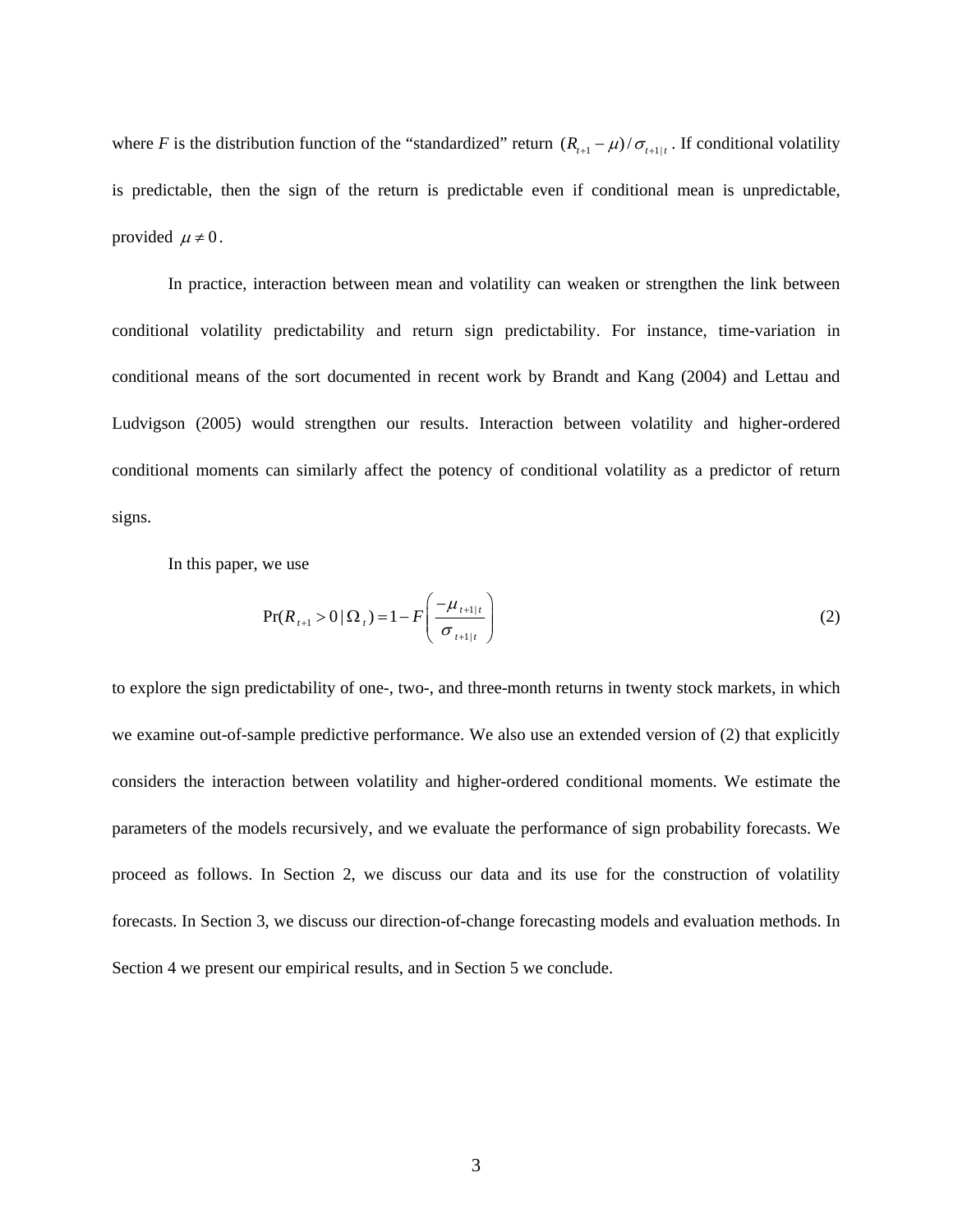# **2. Data and Volatility Forecasts**

 Estimates and forecasts of realized volatility are central to our analysis; for background see Andersen, Bollerslev, Diebold and Labys (2003) and Andersen, Bollerslev, Christoffersen and Diebold (2005). Daily values for the period 1980:01 through 2004:06 of the MSCI index for Australia, Austria, Belgium, Canada, Denmark, France, Germany, Hong Kong, Italy, Japan, Netherlands, Norway, Singapore, Sweden, Switzerland, UK, USA, as well as MSCI Europe, Far East, and World indexes, were collected from Datastream. From these, we constructed one-, two-, and three-month returns and realized volatility. The latter is computed as the sum of squared daily returns within each one-, two-, and threemonth period. We use data from 1980:01 to 1993:12 as the starting estimation sample, which will be recursively expanded as more data becomes available. We reserve the period 1994:01 to 2004:06 for our forecasting application.

 Table 1 summarizes some descriptive statistics of the return and the log of the square root of realized volatility (hereafter "log realized volatility") for the two markets. All markets have low positive mean returns for the period. With a few exceptions, returns have negative skewness and are leptokurtic at all three frequencies. The p-values of the Jarque-Bera statistics indicate non-normality of all returns series except Denmark at all frequencies, and Japan, Sweden, and Far East for two-month returns. Log realized volatility is positively skewed in all except Austria, Denmark, and Japan, and are slightly leptokurtic in most markets. As with the returns series, the p-values of the Jarque-Bera statistics indicate non-normality of most of the volatility series, the main exceptions being Austria, Denmark, Japan, and Far East.

 Figure 1 presents the plots of the log realized volatilities for three of the twenty markets, namely Hong Kong, UK, and US. There appears to be some clustering of return volatility. Predictability of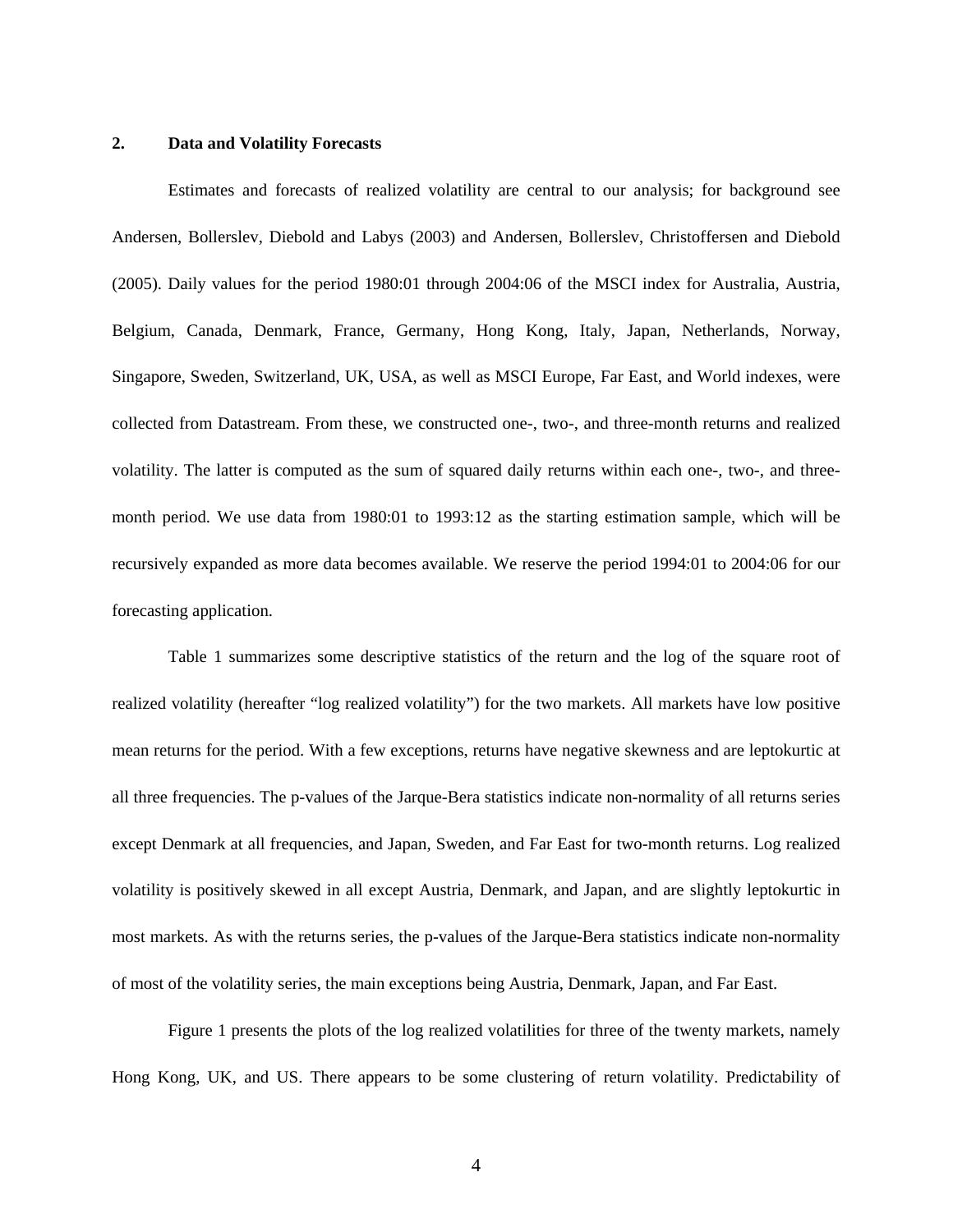volatility is indicated by the corresponding correlograms. As we move from the monthly frequency to the quarterly frequency, the autocorrelations diminish, but still indicate predictability. These comments extend to the other seventeen series. The correlograms (none of which are reported here) of the return series of the twenty indexes show that they are all serially uncorrelated.

Our method for forecasting the probability of positive returns will require forecasts of volatility, which we discuss here. We use the data from 1980:01 through 1993:12 as the base estimation sample. Out-of-sample one-step ahead forecasts are generated for the period 1994:01 through 2004:06, with recursive updating of parameter estimates, i.e., a volatility forecast for period *t* +1 made at time *t* will use a model estimated over the period 1980:1 to *t* . In addition, we also choose our models recursively: at each period we select ARMA models for log-volatility by minimizing either the AIC or the SIC.

Broadly speaking, both criteria tend to choose  $AR(1)$  and  $ARMA(1,1)$  models, with SIC favoring the former, especially at the quarterly frequency, and AIC favoring the latter, particular at the monthly frequency. In Figure 2 we display the volatility forecasts (with actual log realized volatilities included for comparison) for the Hong Kong, UK, and US markets. Both the forecasts generated by the AIC and the SIC criteria produce fairly similar forecasts, and both track actual log realized volatility fairly reasonably. This is also true for the other seventeen markets. The ratios of the mean square prediction errors (MSPEs) to the sample variance of log realized volatility are given in Table 2. For all markets, the performance of the AIC and SIC models are very similar, and no one criterion outperforms the other systematically. More than half of all the ratios reported are 0.6 or less, so the forecasts capture a substantial amount of the variation in actual log realized volatility. Because the probability forecasts generated by both criteria, and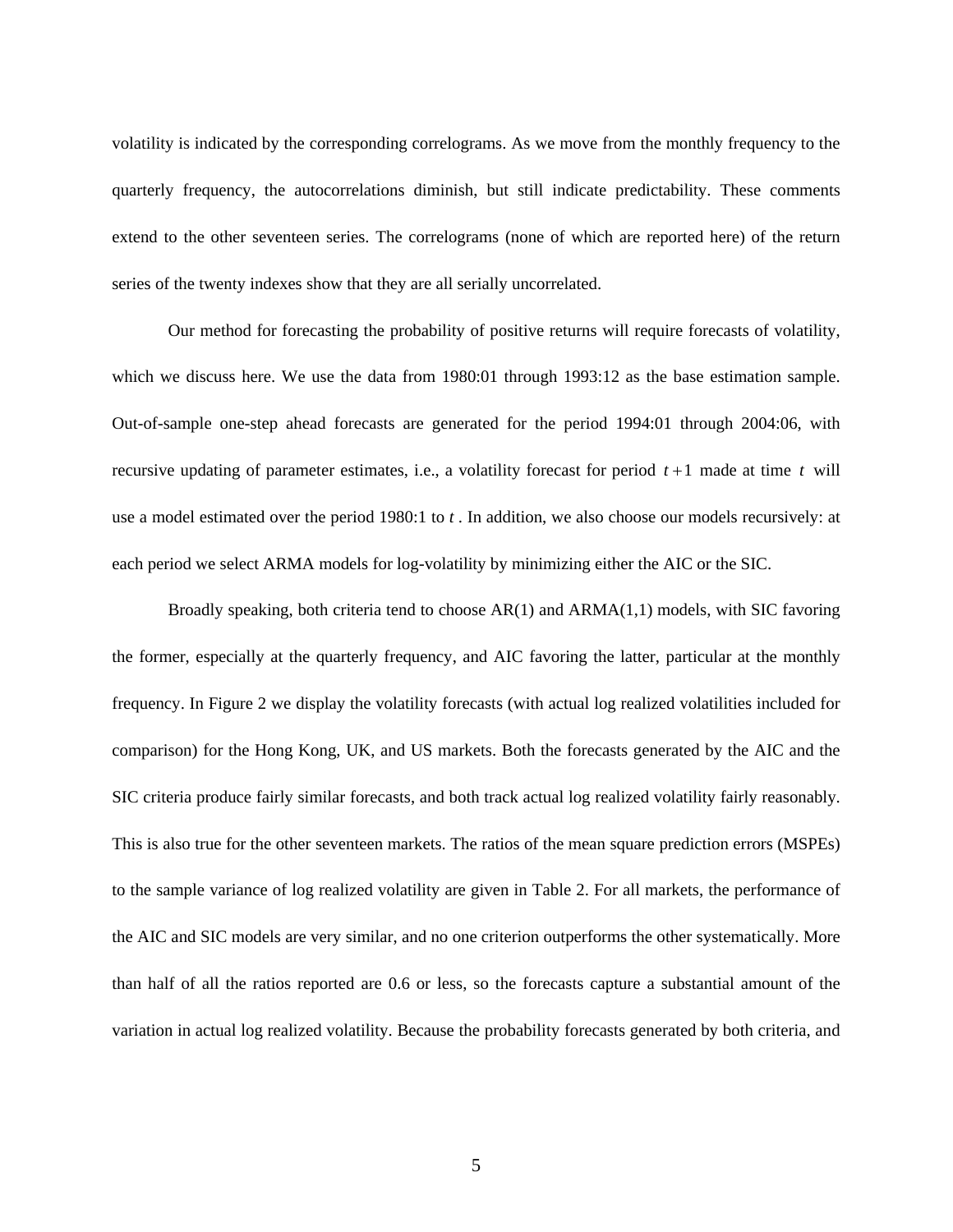<span id="page-5-0"></span>the corresponding evaluation results, are very similar, we will report results only for the models selected by the AIC.

A comment on our notation: throughout the paper we use  $\hat{\sigma}_t$  to represent the square root of realized volatility. The symbol  $\hat{\sigma}_{t+1|t}$  will represent the period t forecast of the square root of period *t* + 1 realized volatility. Note also that our volatility forecasting models use (and forecast) the log of these objects, so that  $\hat{\sigma}_{t+1|t}$  actually represents the exponent of the forecasts of (log) realized volatility. Finally, for simplicity of notation, we will also write  $Pr[R_{t+1|t} > 0]$  for  $Pr[R_{t+1} > 0 | \Omega_t]$ .

# **3. Forecasting Models and Evaluation Methods**

#### *Forecasting Models*

We will evaluate the forecasting performance of two sets of forecasts, and compare their performance against forecasts from a baseline model. Our baseline forecasts are generated using the empirical cdf of the  $R_t$ , using data from the beginning of our sample period right up to the time the forecast is made, i.e., at period *k* , we compute

$$
\widehat{\Pr}(R_{k+1|k} > 0) = 1/k \sum_{t=1}^{k} I(R_t > 0)
$$
\n(3)

where  $I(\cdot)$  is the indicator function.

Our first forecasting model makes direct use of  $(2)$ . Using all available data at time  $k$ , we first regress *R*<sub>*t*</sub> on a constant,  $log(\hat{\sigma}_t)$ , and  $[log(\hat{\sigma}_t)]^2$ , and compute

$$
\hat{\mu}_t = \hat{\beta}_0 + \hat{\beta}_1 \log(\hat{\sigma}_t) + \hat{\beta}_2 [\log(\hat{\sigma}_t)]^2, \ t = 1, ..., k \tag{4}
$$

where  $\hat{\sigma}_t$  is the square root of (actual, not forecasted) realized volatility. The period  $k+1$  forecast is then generated by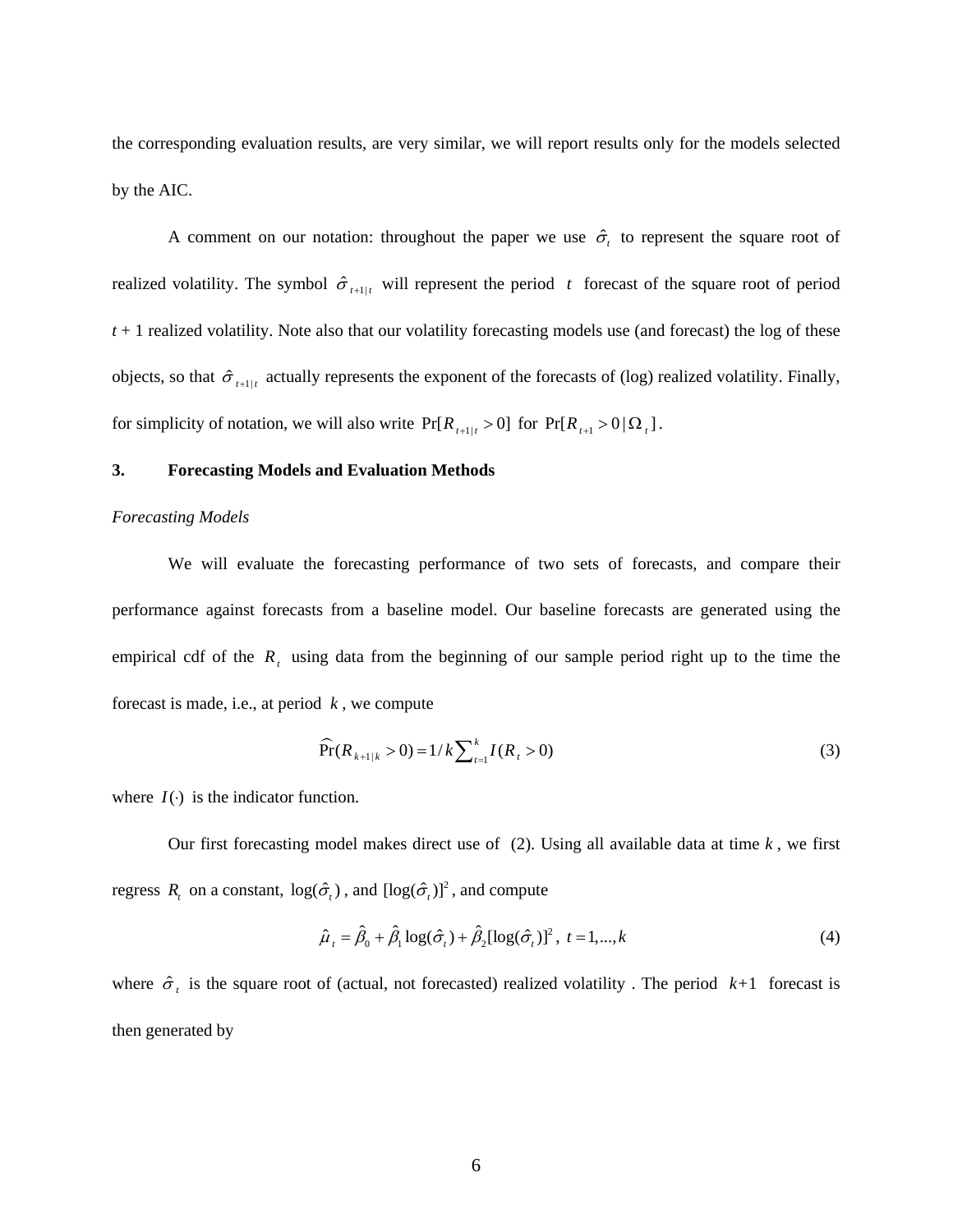$$
\widehat{\Pr}(R_{k+1|k} > 0) = 1 - \widehat{F}\left(-\widehat{\mu}_{k+1|k} / \widehat{\sigma}_{k+1|k}\right)
$$
  
=  $1 - 1/k \sum_{t=1}^{k} I\left(\frac{R_{t} - \widehat{\mu}_{t}}{\widehat{\sigma}_{t}} \leq -\frac{\widehat{\mu}_{k+1|k}}{\widehat{\sigma}_{k+1|k}}\right)$  (5)

<span id="page-6-0"></span>i.e.,  $\hat{F}$  is the empirical cdf of  $(R_t - \hat{\mu}_t)/\hat{\sigma}_t$ . The one-step ahead volatility forecast  $\hat{\sigma}_{t+1|t}$  is generated from a recursively estimated model selected, at each period, by minimizing AIC or SIC, as described in the previous section. The one-step ahead mean forecast  $\hat{\mu}_{t+1|t}$  is computed as

$$
\hat{\mu}_{t+1|t} = \hat{\beta}_0 + \hat{\beta}_1 \log(\hat{\sigma}_{t+1|t}) + \hat{\beta}_2 [\log(\hat{\sigma}_{t+1|t})]^2.
$$
\n(6)

The coefficients  $\hat{\beta}_0$ ,  $\hat{\beta}_1$ , and  $\hat{\beta}_2$  are recursively estimated using [\(4\).](#page-5-0) A quadratic specification is used as the quadratic term is significant for almost all series in the starting estimation sample. Although the coefficients are recursively estimated, at each recursion no attempt is made to refine the model. We refer to forecasts from [\(5\)](#page-6-0) as nonparametric forecasts (even though the realized volatility forecasts are generated using fully parametric models) to differentiate it from forecasts from our next model.

 The second model is an extension of [\(1\)](#page-1-0), and explicitly considers the interaction between volatility, skewness and kurtosis. This is done by using the Gram-Charlier expansion:

$$
1 - F\left(\frac{-\mu_{t+1|t}}{\sigma_{t+1|t}}\right) \approx 1 - \Phi\left(\frac{-\mu_{t+1|t}}{\sigma_{t+1|t}}\right) + \Phi\left(\frac{-\mu_{t+1|t}}{\sigma_{t+1|t}}\right) \left(\frac{\gamma_{3,t+1|t}}{3!} \left[\frac{\mu_{t+1|t}}{\sigma_{t+1|t}} - 1\right] + \frac{\gamma_{4,t+1|t}}{4!} \left[\frac{-\mu_{t+1|t}}{\sigma_{t+1|t}} + \frac{3\mu_{t+1|t}}{\sigma_{t+1|t}}\right]\right)
$$

where  $\Phi(\cdot)$  is the distribution function of a standard normal, and  $\gamma_3$  and  $\gamma_4$  are, respectively, the skewness and excess kurtosis, with the usual notation for conditioning on  $\Omega$ <sub>t</sub>. This equation can be rewritten as

$$
1 - F(-\mu_{t+1|t} x_{t+1}) \approx 1 - \Phi(-\mu_{t+1|t} x_{t+1}) (\beta_{0t} + \beta_{1t} x_{t+1} + \beta_{2t} x_{t+1}^2 + \beta_{3t} x_{t+1}^3)
$$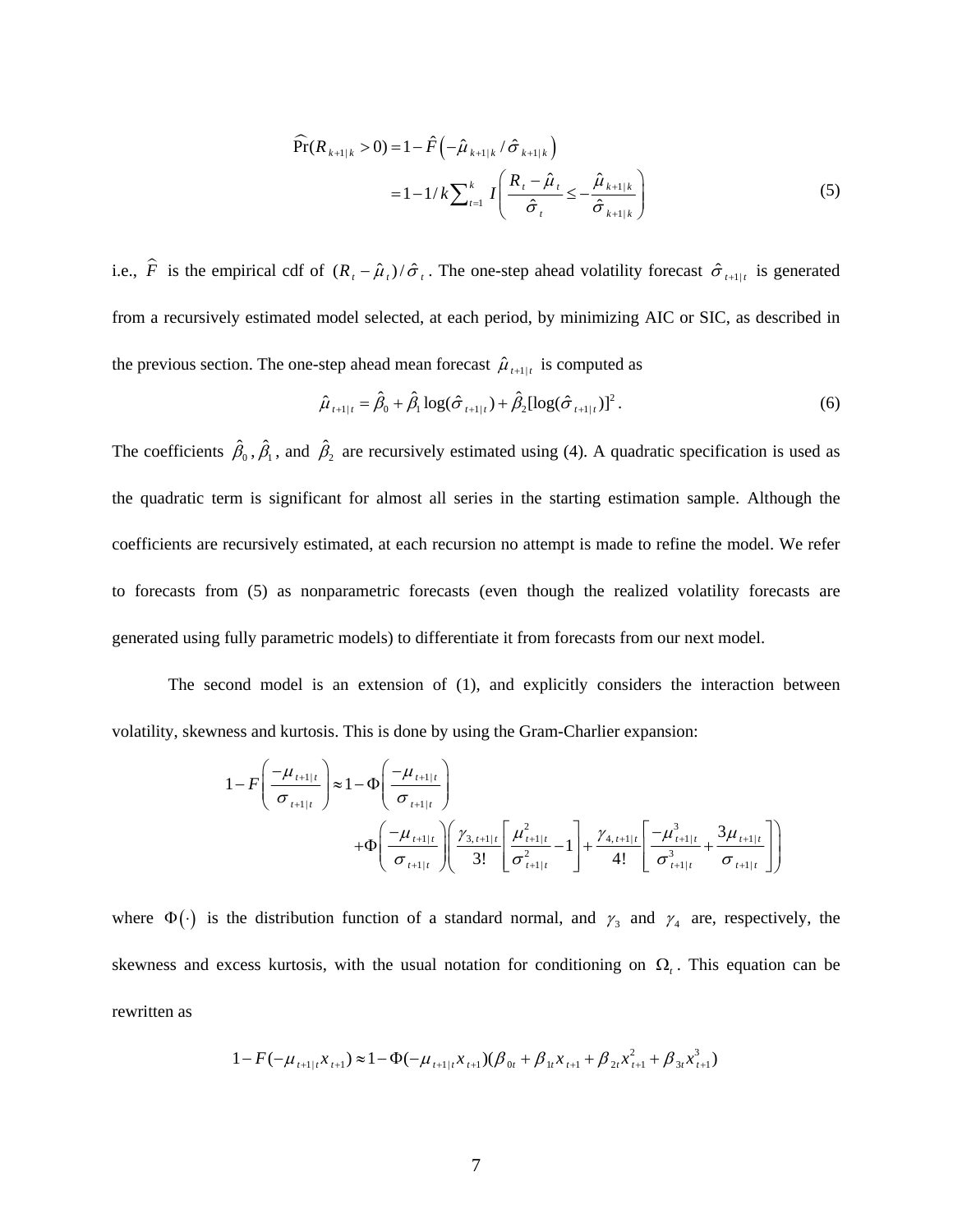<span id="page-7-0"></span>with  $\beta_{0t} = 1 + \gamma_{3, t+1|t}/6$ ,  $\beta_{1t} = -\gamma_{4, t+1|t} \mu_{t+1|t}/8$ ,  $\beta_{2t} = -\gamma_{3, t+1|t} \mu_{t+1|t}^2/6$ , and  $\beta_{3t} = \gamma_{4, t+1|t} \mu_{t+1|t}^3/24$ , where for notational convenience, we denote  $x_{t+1} = 1/\sigma_{t+1}$ ,

Several points should be noted. The sign of returns is predictable for nonzero  $\mu_{t+1|t}$  even when there is no volatility clustering, as long as the skewness and kurtosis are time varying. On the other hand, even if  $\mu_{t+1|t}$  is zero, sign predictability arises as long as conditional skewness dynamics is present, regardless of whether volatility dynamics is present. If there is no conditional skewness and excess kurtosis, the above equation is reduced to

$$
1 - F(-\mu_{t+1|t} x_{t+1}) \approx 1 - \Phi(-\mu_{t+1|t} x_{t+1})
$$

so that normal approximation applies. If returns are conditionally symmetric but leptokurtic (i.e.,  $\gamma_{3,t+1|t} = 0$  and  $\gamma_{4,t+1|t} > 0$ ), then  $\beta_{0t} = 1$  and  $\beta_{2t} = 0$ , and we have

$$
1 - F(-\mu_{t+1|t} x_{t+1}) \approx 1 - \Phi(-\mu_{t+1|t} x_{t+1}) (1 + \beta_{1t} x_{t+1} + \beta_{3t} x_{t+1}^3).
$$

Furthermore, if  $\mu_{t+1|t} > 0$ , we have  $\beta_{1t} < 0$  and  $\beta_{3t} > 0$ ; and the converse is true for  $\mu_{t+1|t} < 0$ . Finally, if  $\mu_{t+1|t}$  is small, as in the case of short investment horizons, then  $\beta_{2t}$  and  $\beta_{3t}$  can safely be ignored, resulting in

$$
1 - F(-\mu_{t+1|t} x_{t+1}) \approx 1 - \Phi(-\mu_{t+1|t} x_{t+1}) (\beta_{0t} + \beta_{1t} x_{t+1}).
$$

Thus, conditional skewness affects sign predictability through  $\beta_{0t}$ , and conditional kurtosis affects sign predictability through  $\beta_{1t}$ . When there is no conditional dynamics in skewness and kurtosis, the above equation is reduced to

$$
1 - F(-\mu_{t+1|t} x_{t+1}) \simeq 1 - \Phi(-\mu_{t+1|t} x_{t+1}) (\beta_0 + \beta_1 x_{t+1})
$$
\n<sup>(7)</sup>

for some time-invariant quantities  $\beta_0$  and  $\beta_1$ .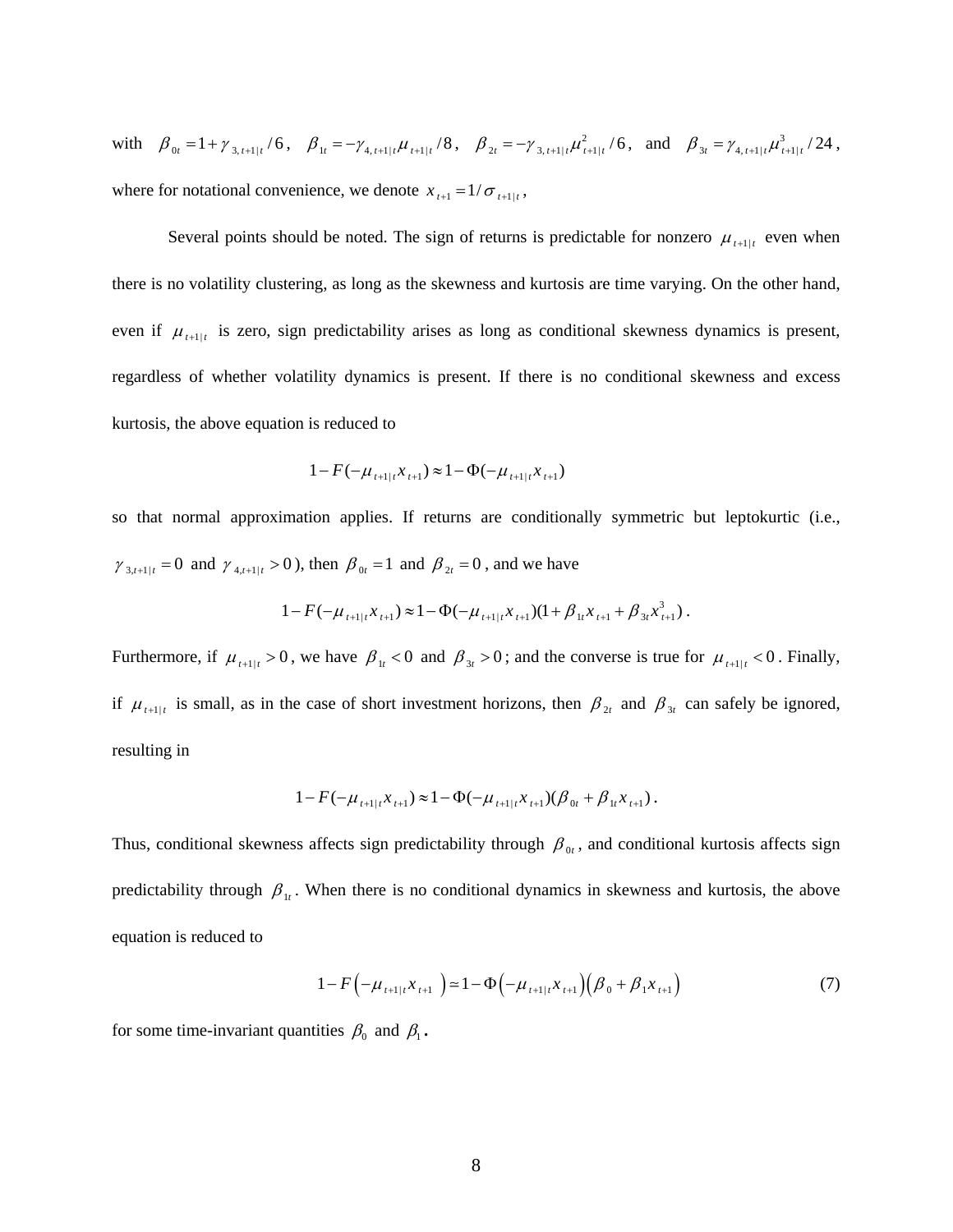<span id="page-8-0"></span>We use equation [\(7\)](#page-7-0) as our second model for sign prediction, i.e., we generate forecasts of the probability of positive returns as

$$
\widehat{\Pr}(R_{t+1|t} > 0) = 1 - \Phi(-\hat{\mu}_{t+1|t}\hat{x}_{t+1})(\hat{\beta}_0 + \hat{\beta}_1\hat{x}_{t+1})
$$
\n(8)

where  $\hat{x}_{t+1|t} = 1/\hat{\sigma}_{t+1|t}$ , and where  $\hat{\mu}_{t+1|t}$  and  $\hat{\sigma}_{t=t+1|t}$  are as defined earlier. We refer to these as forecasts from the "extended" model. The parameters  $\beta_0$  and  $\beta_1$  are estimated by regressing  $1 - I(R_t > 0)$  on  $\Phi(-\hat{\mu}, \hat{x}_t)$  and  $\Phi(-\hat{\mu}, \hat{x}_t)\hat{x}_t$  for  $t = 1, ..., k$ . Although we have not explicitly placed any constraints on this model to require  $\Phi(-\hat{\mu}_r \hat{x}_r)(\hat{\beta}_0 + \hat{\beta}_1 \hat{x}_r)$  to lie between 0 and 1, this was inconsequential as all our predicted probabilities turn out to lie between 0 and 1.

#### *Forecast Evaluation*

 We perform post-sample comparison of the forecast performance of [\(5\)](#page-6-0) and [\(8\)](#page-8-0) for the sign of return. Both are compared against baseline forecasts [\(3\).](#page-5-0) This is done for one-month, two-month, and three-month returns. We assess the performance of the forecasting models using Brier scores; for background see Diebold and Lopez (1996).

Two Brier scores are used:

$$
\text{Brier}(\text{Abs}) = \frac{1}{T - k} \sum_{t=k}^{T} |\widehat{\text{Pr}}(R_{t+1|t} > 0) - z_{t+1}|
$$
\n
$$
\text{Brier}(\text{Sq}) = \frac{1}{T - k} \sum_{t=k}^{T} 2(\widehat{\text{Pr}}(R_{t+1|t} > 0) - z_{t+1})^2
$$

where  $z_{t+1} = I(R_{t+1} > 0)$ . The latter is the traditional Brier score for evaluating the performance of probability forecasts, and is analogous to the usual mean square prediction error. A score of zero for Brier(Sq) occurs when perfect forecasts are made: where at each period correct probability forecasts of 0 or 1 are made. The worst score is two and occurs if at each period probability forecasts of 0 or 1 are made, but turn out to be wrong each time. Note that if we follow the usual convention where a correct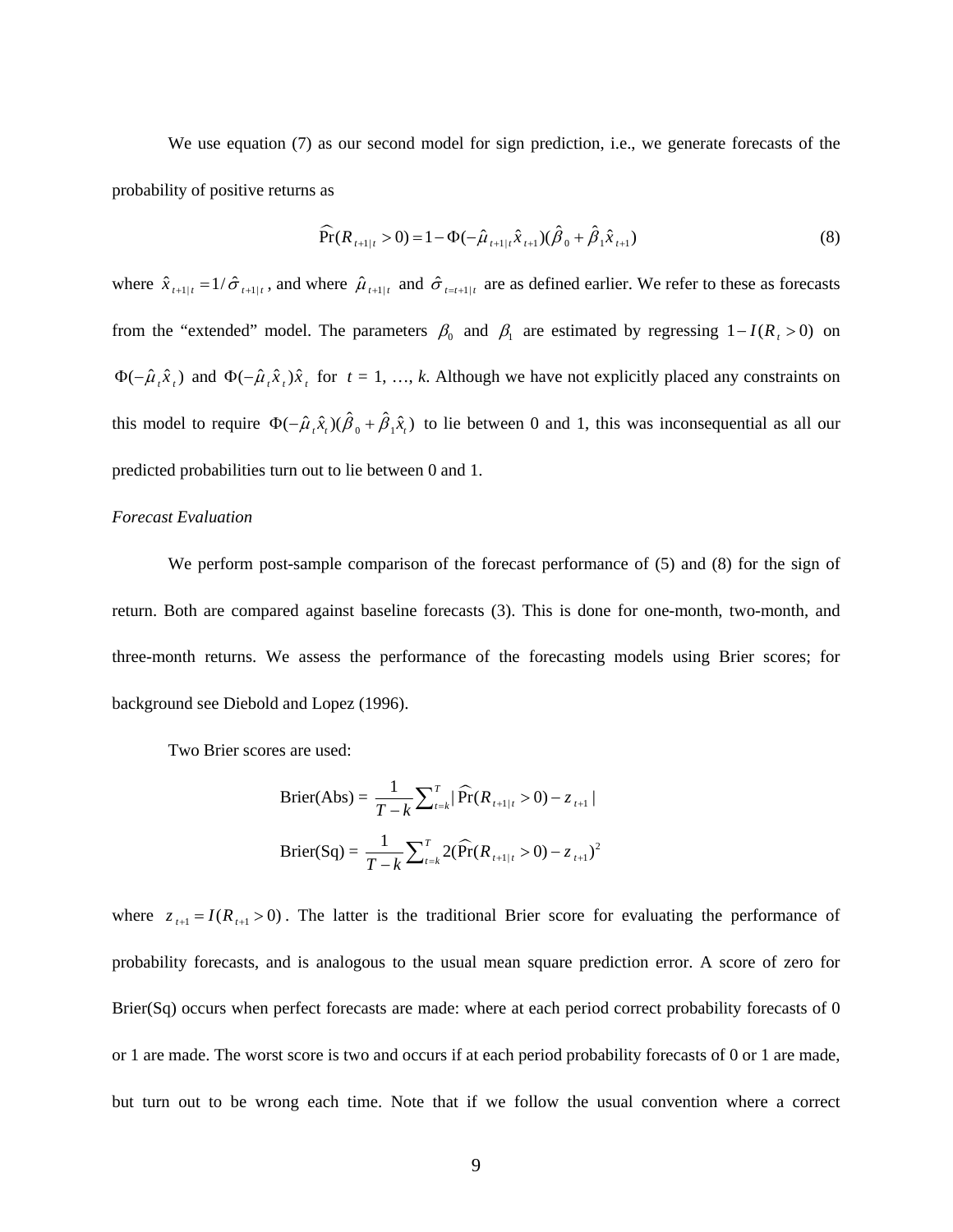probability forecast of  $I(R_{H<sub>1</sub>}>0)$  is one that is greater than 0.5, then correct forecasts will have an individual Brier(Sq) score between 0 and 0.5, whereas incorrect forecasts have individual scores between 0.5 and 2. A few incorrect forecasts can therefore dominate a majority of correct forecasts.

 For this reason, we also consider a modified version of the Brier score, which we call Brier(Abs). Like Brier(Sq), the best possible score for Brier(Abs) is 0. The worst score is one. Here correct forecasts have individual scores between 0 and 0.5, whereas incorrect forecasts carry scores between 0.5 and 1.

#### **4. Empirical Results**

 Figures 3a, 3b and 3c show, for the Hong Kong, UK, and US markets, the predicted probabilities generated by the baseline model, the nonparametric model, and the extended model (columns 1, 2, and 3 respectively) for the one-month, two-month, and quarterly frequencies (rows 1, 2, and 3 respectively). For the nonparametric and extended models, forecasts based on both AIC and SIC volatility forecasts are plotted, although visually these are mostly indistinguishable. For all three markets, the baseline forecasts are very flat, at values slightly above 0.5. The nonparametric and extended forecasts show more variability, especially in the later periods. The figures for the other seventeen markets show similar characteristics.

 Before reporting our main results, we highlight some interesting regularities in the Brier scores. In Table 3 we report the mean and standard deviation of the Brier(Abs) scores from the AIC based probability forecasts for the Hong Kong, UK, and US markets. Results are reported for three "subperiods". The 'low volatility subperiod' comprises all dates for which realized volatility falls in the 1st to 33rd percentile range. The 'medium' and 'high' volatility subperiods comprise all dates for which realized volatility falls in the 34th to 66th, and 67th to 100th percentile ranges. In all three markets, the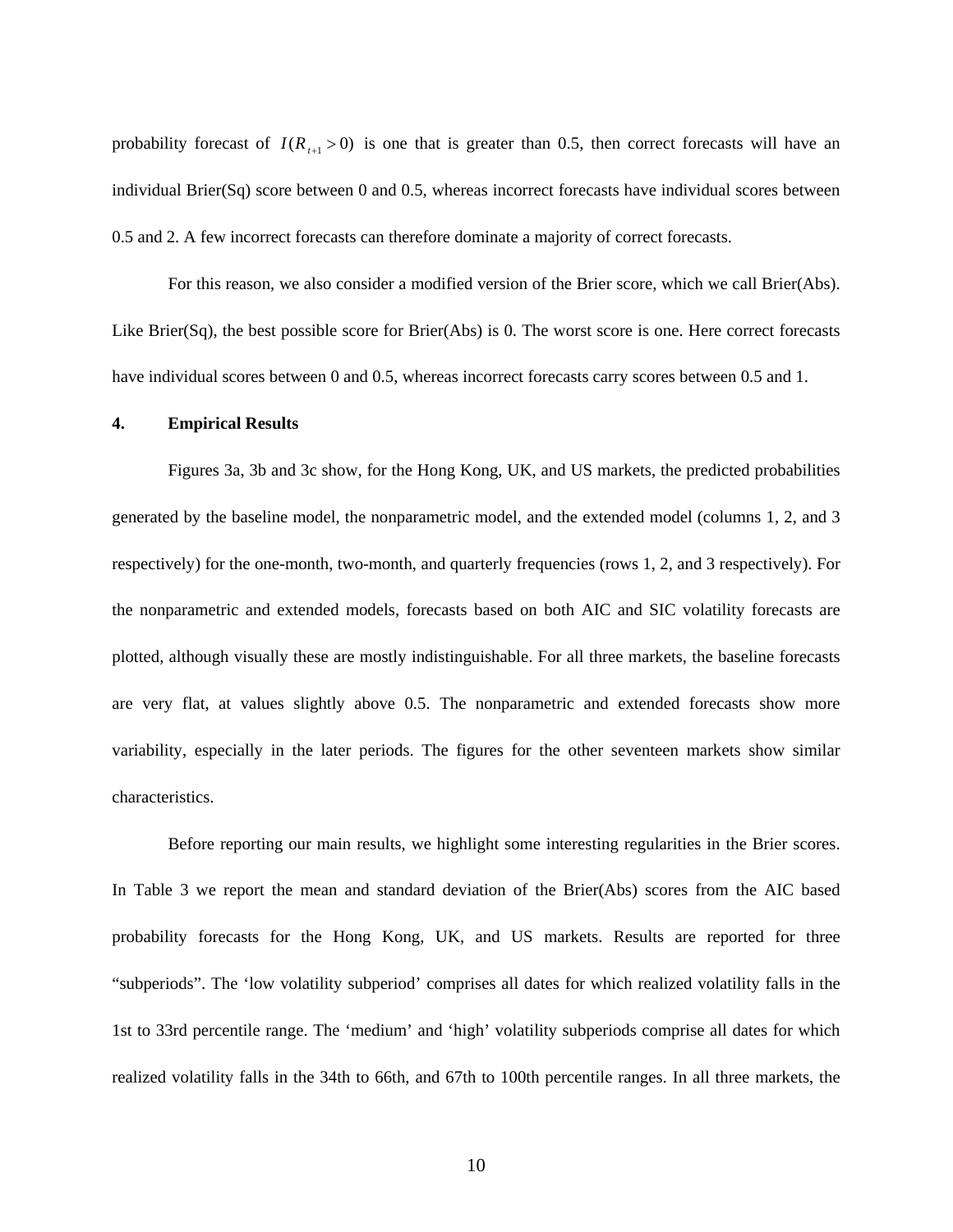Brier score for the low volatility period is lower than the corresponding Brier score for the high volatility period. In contrast, the standard deviation of the Brier scores for the nonparametric and extended models are higher in the low volatility periods than in the high volatility periods. For instance, the mean Brier score for the extended model in the US market at the one-month frequency is 0.378 for the low volatility period and 0.532 in the high volatility period. The standard deviation of the same Brier scores fall from 0.143 in the low volatility period, to 0.088 in the high volatility period. The patterns described here generalize to all markets in our study (except Japan), regardless of whether AIC or SIC volatility forecasts are used in generating probability forecasts, and regardless of whether Brier(Abs) or Brier(Sqr) is used to evaluate the forecasts. These findings seem perfectly reasonable: we should expect our models to have more to say in periods of low volatility, and little to say in periods of high volatility. In high volatility periods, the models tend to generate probability forecasts that are close to 0.5. The corresponding Brier scores in turn tend to be close to 0.5, resulting in the lower standard deviation of Brier scores in high volatility periods.

Our main results are reported in Tables 4a to 4d. Table 4a contains our results for the full forecast period. Tables 4b to 4d contain the results for the low, medium, and high-volatility subperiods. In all four tables, both Brier(Abs) and Brier(Sq) are given for the baseline model. The Brier scores for the nonparametric and extended models are expressed relative to the baseline Brier scores. A relative measure of less than 1 therefore implies improvement in forecast performance.

Table 4a shows improvement in the performance of the nonparametric or extended models over the baseline forecasts in just under half of all the cases considered, when using Brier(Abs) as a measure of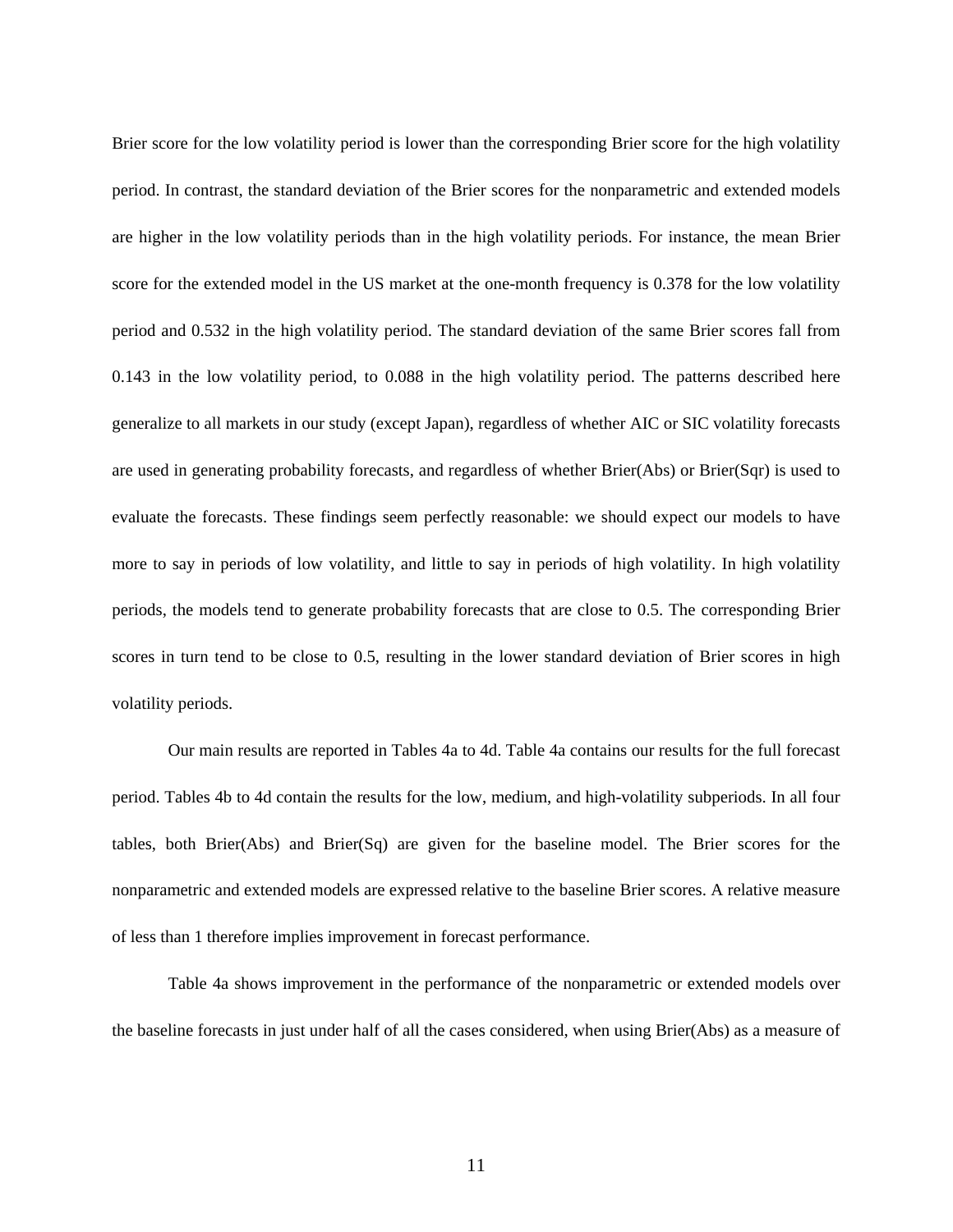performance. All of the improvements, however, are very small. The best performance is for Sweden at the two-month frequency. The situation is worse when the forecasts are evaluated using Brier(Sq) instead.

The fact that the nonparametric and extended models perform better during low volatility periods than during high volatility periods suggests that their performance relative to the baseline model might be better during low volatility periods than during high volatility periods. This is verified by the relative performances reported in Tables 4b to 4d. In Table 4b, there is improvement in all except two markets (Japan and Far East, which is heavily weighted on Japan). Although in some cases the improvements are small, there are many instances where the improvement is substantial. In a number of cases, the ratio of the Brier(Abs) scores for the extended / parametric models to the baseline model is less than 0.9. In the case of Denmark at the quarterly frequency, the ratio is 0.772 for the extended model. When Brier(Sq) is used to measure forecast performance, there are fewer instances where the nonparametric and extended models perform better than the baseline. The notable differences between the Brier(Sq) scores and Brier(Abs) scores occur for France, Hong Kong, and Singapore, where Brier(Sq) shows no improvements from the nonparametric and extended models. Nonetheless, over half of all the ratios reported under Brier(Sq) are less than one, and a number are less than 0.9.

The ratios under Brier(Abs) also show that in a few cases, the extended model performs much better than the nonparametric model. The notable case is Denmark at the quarterly frequency, where the ratio for the nonparametric model is 0.937, whereas the ratio for the extended model is 0.772. Other instances include Belgium, France, Germany, Netherlands, UK, and USA at the quarterly frequency. Interestingly, the largest improvements by the extended model over the nonparametric model tend to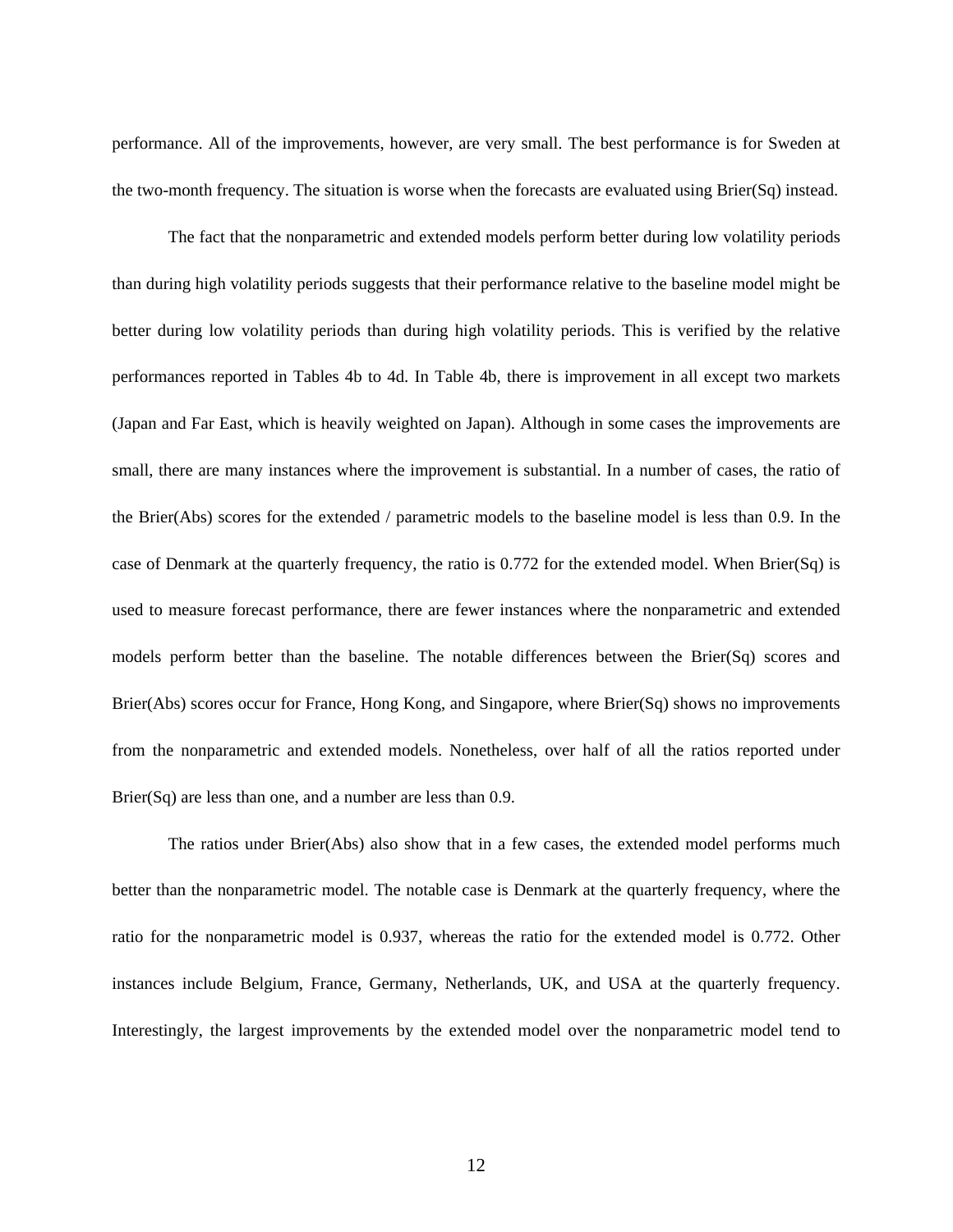occur at the quarterly frequency. Using Brier(Sq), however, the nonparametric and extended models appear to perform similarly.

We note also that for both Brier(Abs) and Brier(Sq), the performance of the nonparametric and extended models, relative to the baseline, is better at the quarterly frequency than at the monthly frequency. This occurs in just under half of the markets for Brier(Abs), and just over a third of the markets for Brier(Sq). This is to be expected, as the theory indicates that volatility-aided prediction depends on a sizable mean return, and the mean return increases in all markets as we go from monthly to quarterly frequencies. Finally, we note that the worst performances by the nonparametric and extended models occur for Japan, Singapore, and the Far East, and these are among the markets in our sample with the lowest mean returns over the period under consideration.

The ratios in Tables 4c and 4d are qualitatively the same as Table 4a. In the medium volatility period only Sweden and Australia show any improvements in the performance of the nonparametric and extended models, using Brier(Abs). As expected, the performance of the nonparametric and extended models relative to baseline is even worse during the high volatility period. It appears that volatility in these periods is simply too large relative to the mean to be useful in guiding direction-of-change forecasts.

Figures 4a and 4b show for the Hong Kong, UK, and US markets a clear picture of the forecast performance of the nonparametric and extended models compared to the baseline forecasts. At each frequency, we show a scatterplot of the Brier(Abs) scores of individual forecasts. We include only observations when volatility is low, as previously defined. In both figures the horizontal axis measures the Brier(Abs) scores for individual baseline forecasts. In Figure 4a, the vertical axis measures the Brier(Abs) scores for individual nonparametric forecasts. In Figure 4b, the vertical axis measures the Brier(Abs)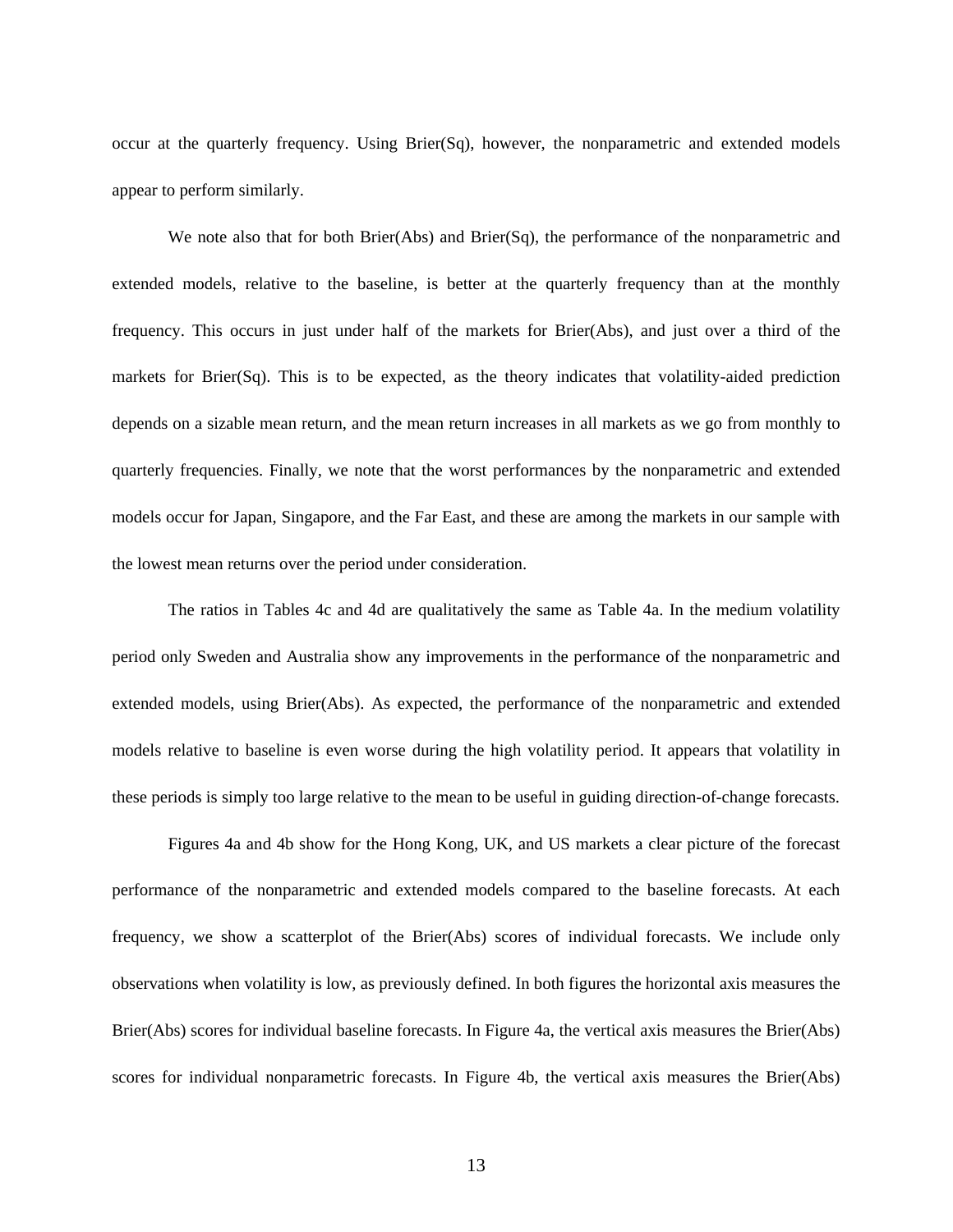scores for individual forecasts from the extended model. We plot only the Brier scores for probability forecasts that use the AIC-based volatility forecasts. In addition to the scatterplots, we include a horizontal and vertical gridline at 0.5, and a 45 degree line. As a Brier(Abs) score below 0.5 indicates a correct forecast, points in the lower left quadrant indicate that both competing forecasts are correct, whereas a point in the lower right quadrant indicates that the baseline forecast for this observation is incorrect, with the competing forecast correct. Points below the 45 degree line indicate improvements in the Brier(Abs) scores over the baseline.

In all three markets illustrated here, the nonparametric and extended models clearly provide better signals than the baseline model when both the baseline and the competing forecasts are correct. However, for Hong Kong and UK, the performance of the nonparametric and extended model is worse than the baseline model when the baseline and the competing forecasts are wrong. Note that the upper left and lower right quadrants of Figure 4a and 4b are mostly empty, which implies that the models by and large make predictions that are similar to the baseline forecasts. Nonetheless, there is evidence that when volatility is low, forecasts of volatility can improve the quality of the signal, in the sense of providing probability forecasts with improved Brier scores. All of these remarks hold in general for the other seventeen markets.

# **5. Summary and Directions for Future Research**

Methodologically, we have extended the Christoffersen-Diebold (2004) direction-of-change forecasting framework to include the potentially important effects of higher-ordered conditional moments. Empirically, in an application to an international sample of equity markets, we have verified the importance of allowing for higher-ordered conditional moments and taken a step toward evaluating the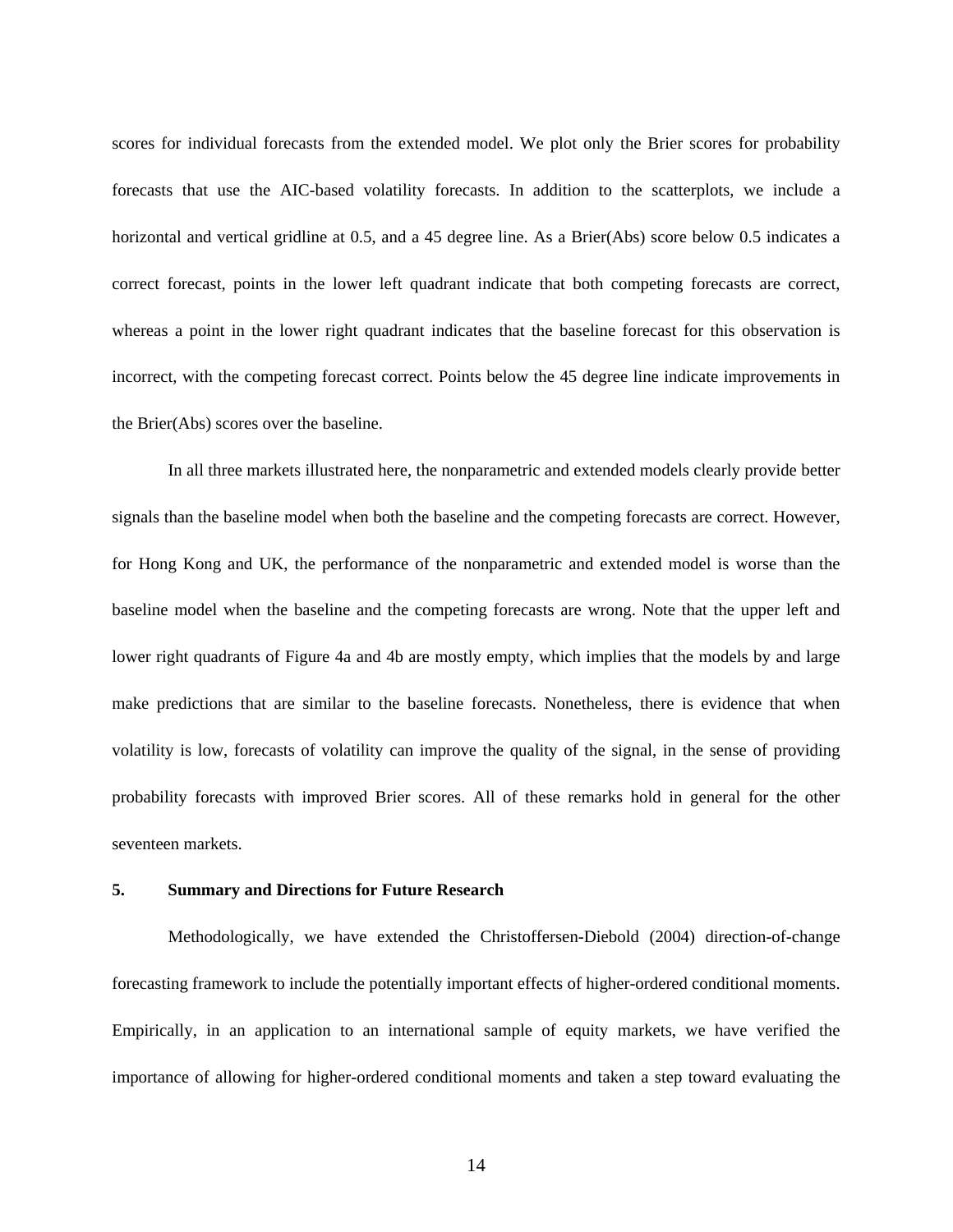real-time predictive performance. In future work, we look forward to using our direction-of-change forecasts to formulate and evaluate actual trading strategies, and to exploring their relationships to the "volatility timing" strategies recently studied by Fleming, Kirby and Ostdiek (2003), in which portfolio shares are dynamically adjusted based on forecasts of the variance-covariance matrix of the underlying assets.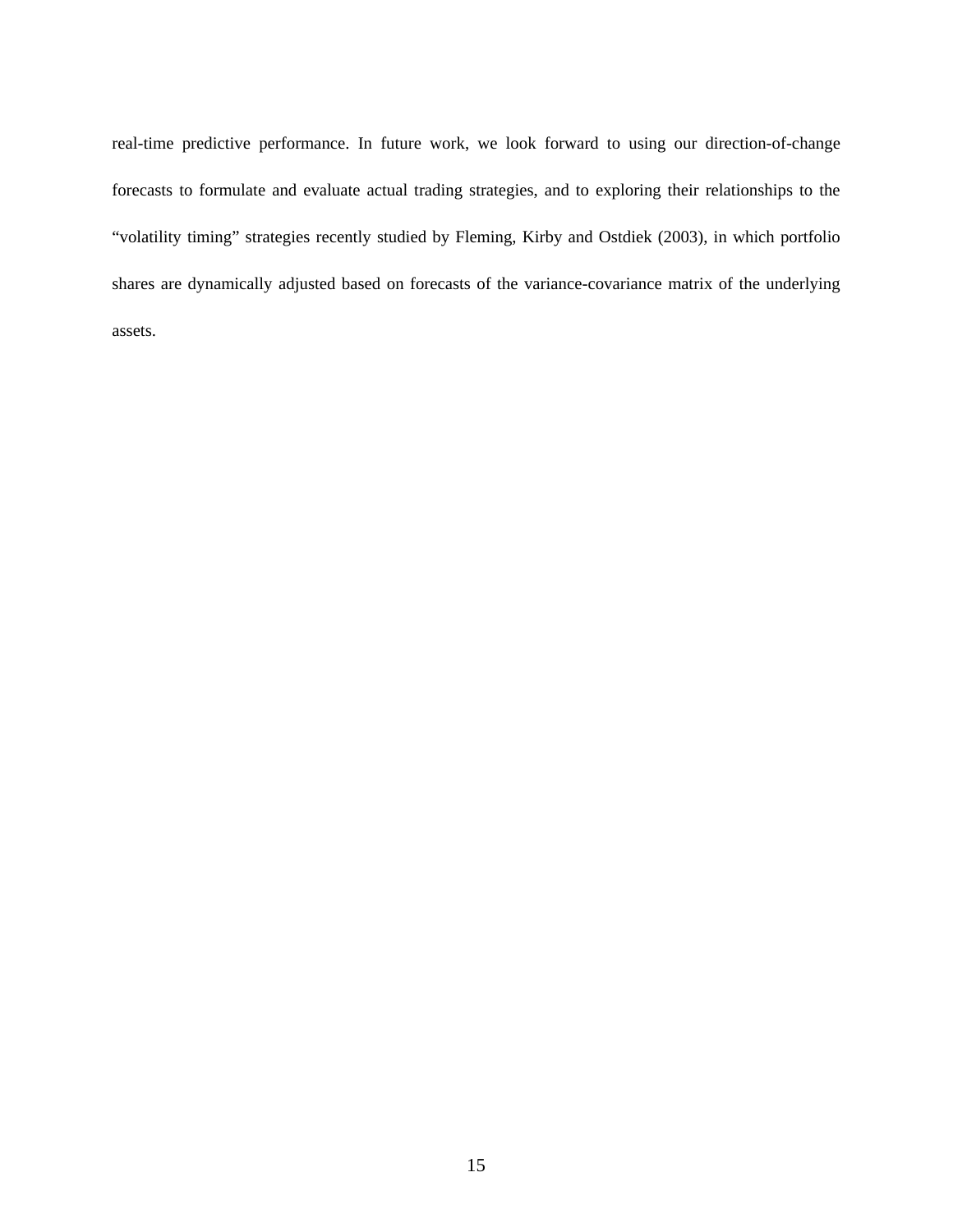# **References**

Andersen, T.G., Bollerslev, T., Christoffersen, P.F. and Diebold, F.X. (2005), "Volatility Forecasting," in G. Elliott, C.W.J. Granger and A. Timmermann (eds.), *Handbook of Economic Forecasting*. Amsterdam: North-Holland, forthcoming.

Andersen, T.G., Bollerslev, T. Diebold, F.X. and Labys, P. (2003), "Modeling and Forecasting Realized Volatility," *Econometrica*, 71, 579-626.

Brandt, M.W. and Kang, Q. (2004), "On the Relationship Between the Conditional Mean and Volatility of Stock Returns: A Latent VAR Approach," *Journal of Financial Economics*, 72, 217-257.

Christoffersen, P.F. and Diebold, F.X. (2004), "Financial Asset Returns, Direction-of-Change Forecasting, and Volatility Dynamics," *Management Science*, forthcoming.

Diebold, F.X. and Lopez, J. (1996), "Forecast Evaluation and Combination," in G.S. Maddala and C.R. Rao (eds.), *Handbook of Statistics*, 241-268. Amsterdam: North-Holland.

Fleming, J., Kirby, C. and Ostdiek, B. (2003), "The Economic Value of Volatility Timing Using Realized Volatility," *Journal of Financial Economics*, 67, 473-509.

Lettau, M. and Ludvigson, S. (2005), "Measuring and Modeling Variation in the Risk-Return Tradeoff," in Y. Ait-Shalia and L.P. Hansen (eds.), *Handbook of Financial Econometrics*, forthcoming.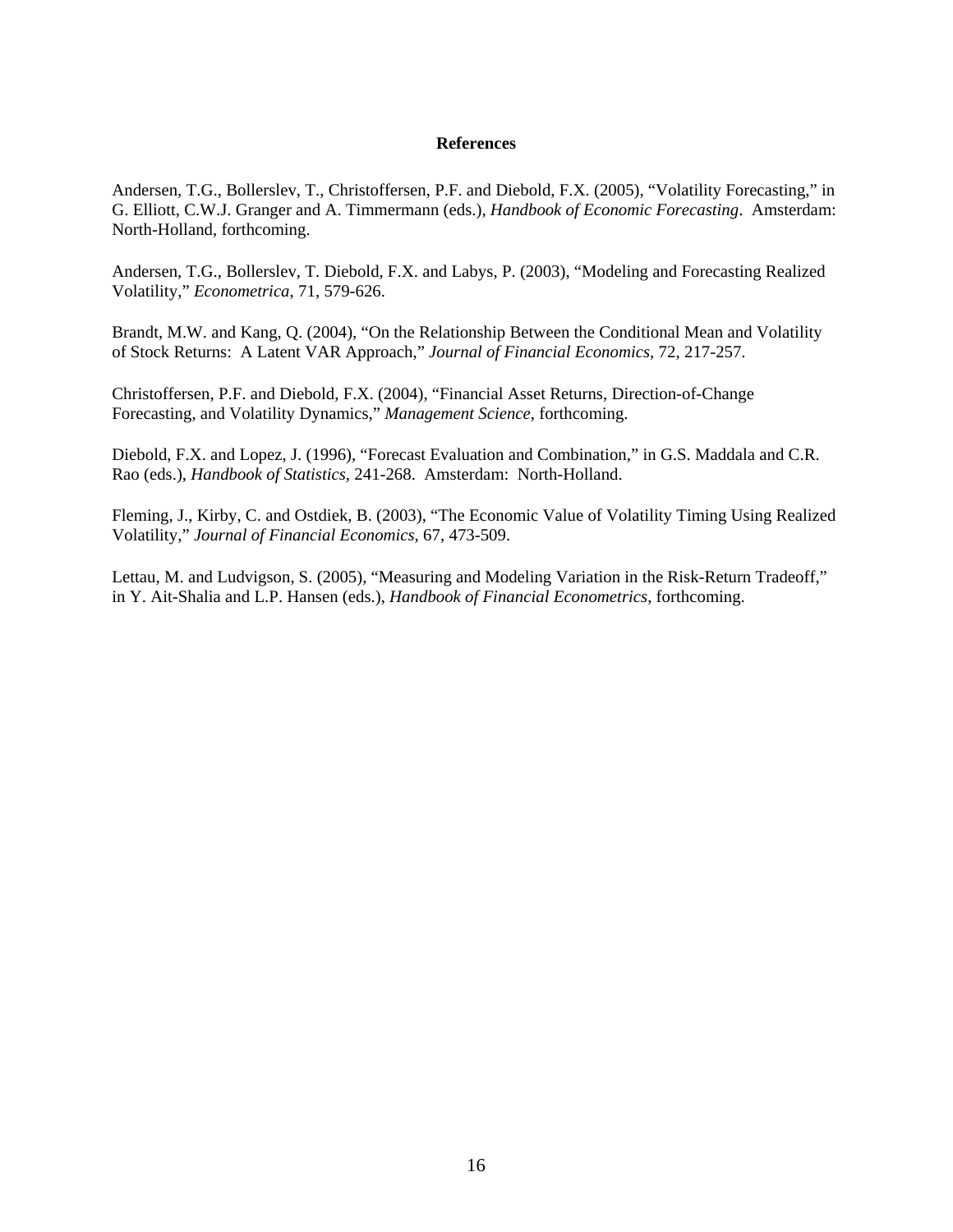# **Figure 1 Realized Volatility**



Notes: "Volatility" refers to the log of the square root of realized volatility constructed from daily returns.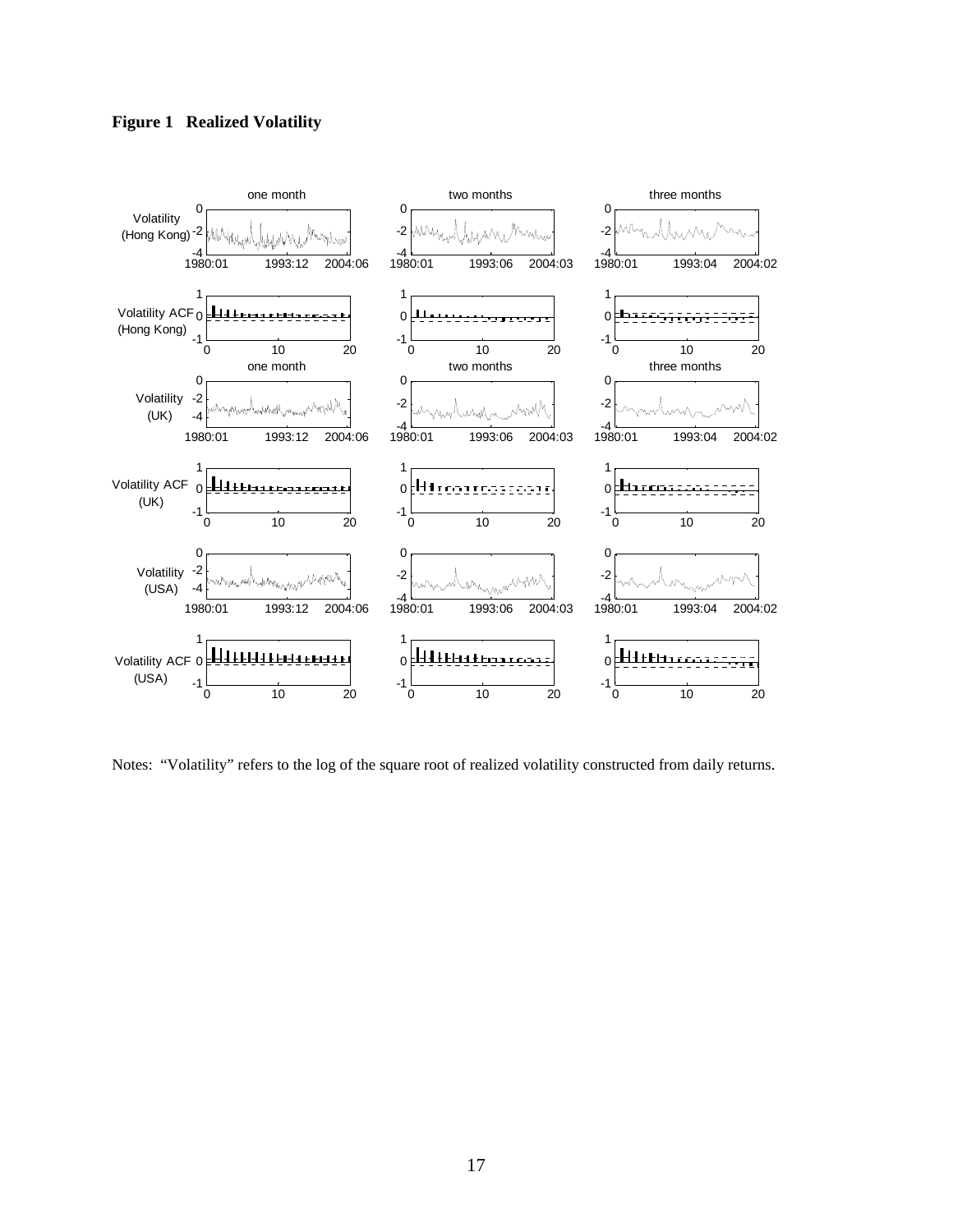

**Figure 2 Realized Volatility and Recursive Realized Volatility Forecasts** 

Notes: "Volatility" refers to log of the square root of realized volatility constructed from daily returns. "AIC Forecasts" and "SIC Forecasts" are one-step ahead forecasts of volatility generated from recursively estimated ARMA models chosen (recursively) using the AIC and SIC criteria, respectively.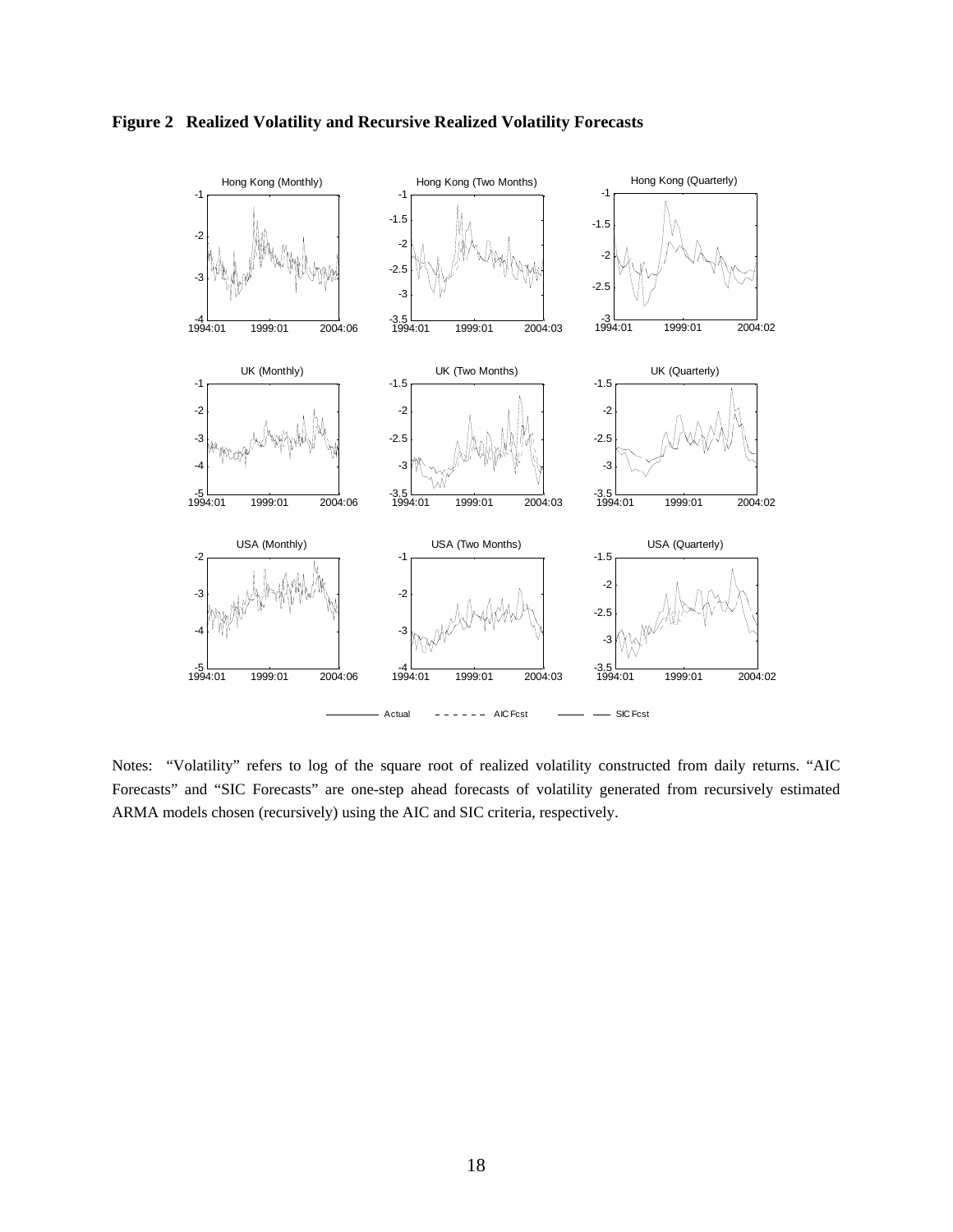**Figure 3a Predicted Probabilities (Hong Kong)** 



Notes: "Nonparametric" forecasts (second column) refer to forecasts generated using

$$
\widehat{\Pr}(R_{t+1} > 0) = 1 - \hat{F}\left(-\hat{\mu}_{t+1|t} / \hat{\sigma}_{t+1|t}\right)
$$

where  $\hat{F}$  is the empirical cdf of  $(R_1 - \hat{\mu}_1)/\hat{\sigma}_1$ . "Extended" (third column) refers to forecasts generated from the extended model

$$
\widehat{\Pr}(R_{t+1} > 0) = 1 - \Phi\left(-\widehat{\mu}_t \widehat{x}_{t+1}\right) \left(\widehat{\beta}_0 + \widehat{\beta}_1 \widehat{x}_{t+1}\right).
$$

In both columns, the forecasts generated using AIC and SIC volatility forecasts are given (solid line vs. dotted line respectively), although in some cases these are visually indistinguishable.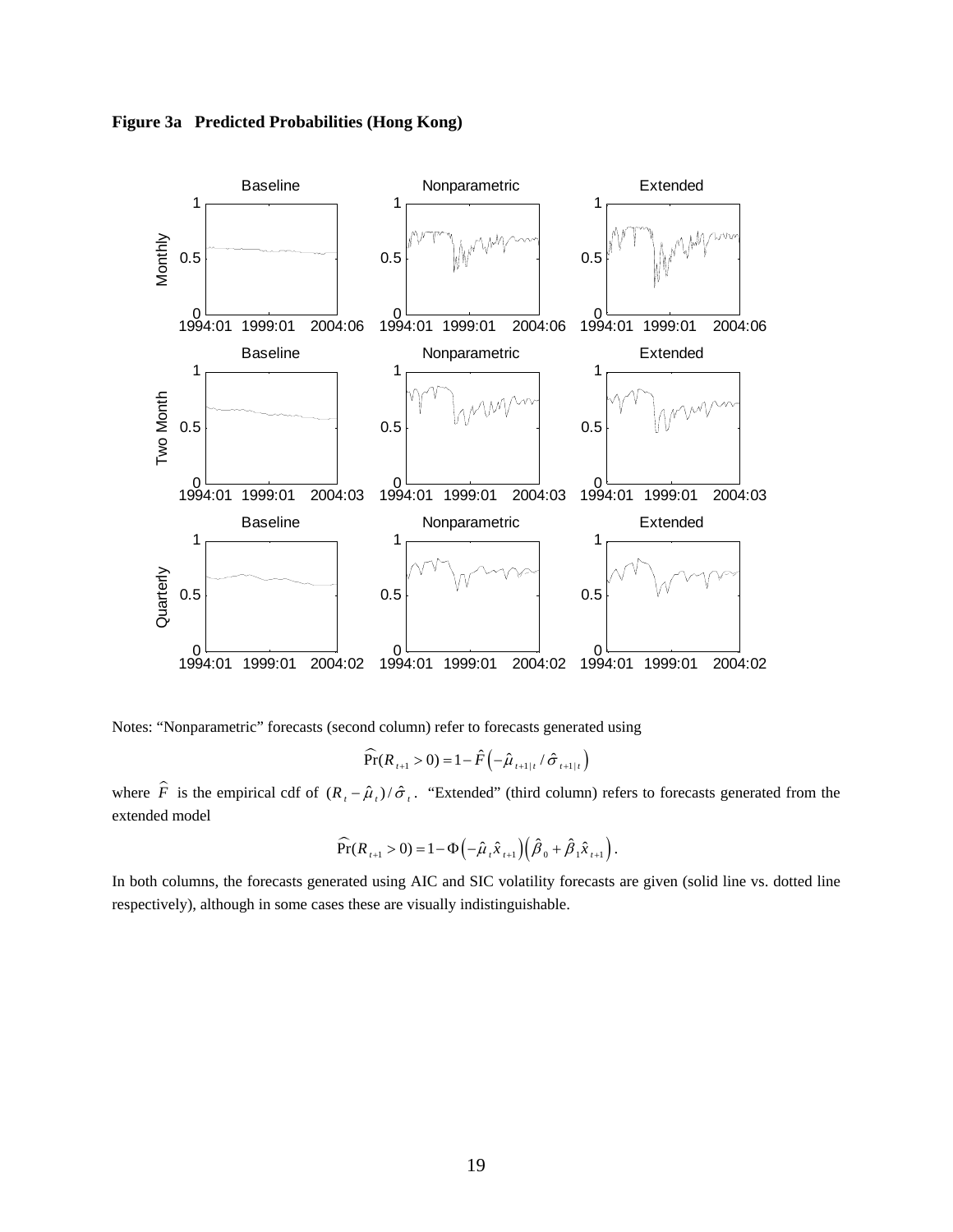**Figure 3b Predicted Probabilities (UK)** 



Notes: See notes to Figure 3a.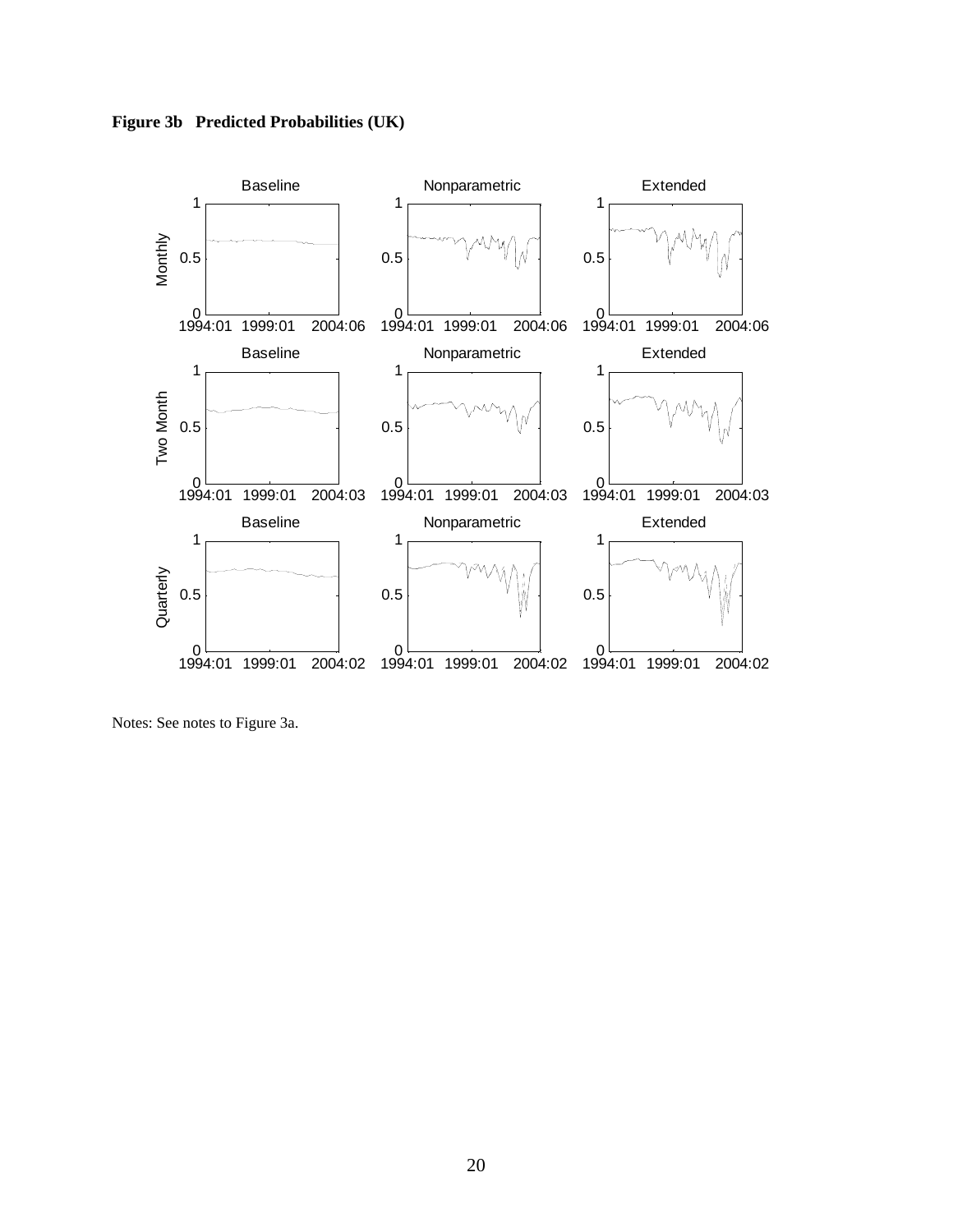**Figure 3c Predicted Probabilities (USA)** 



Notes: See notes to Figure 3a.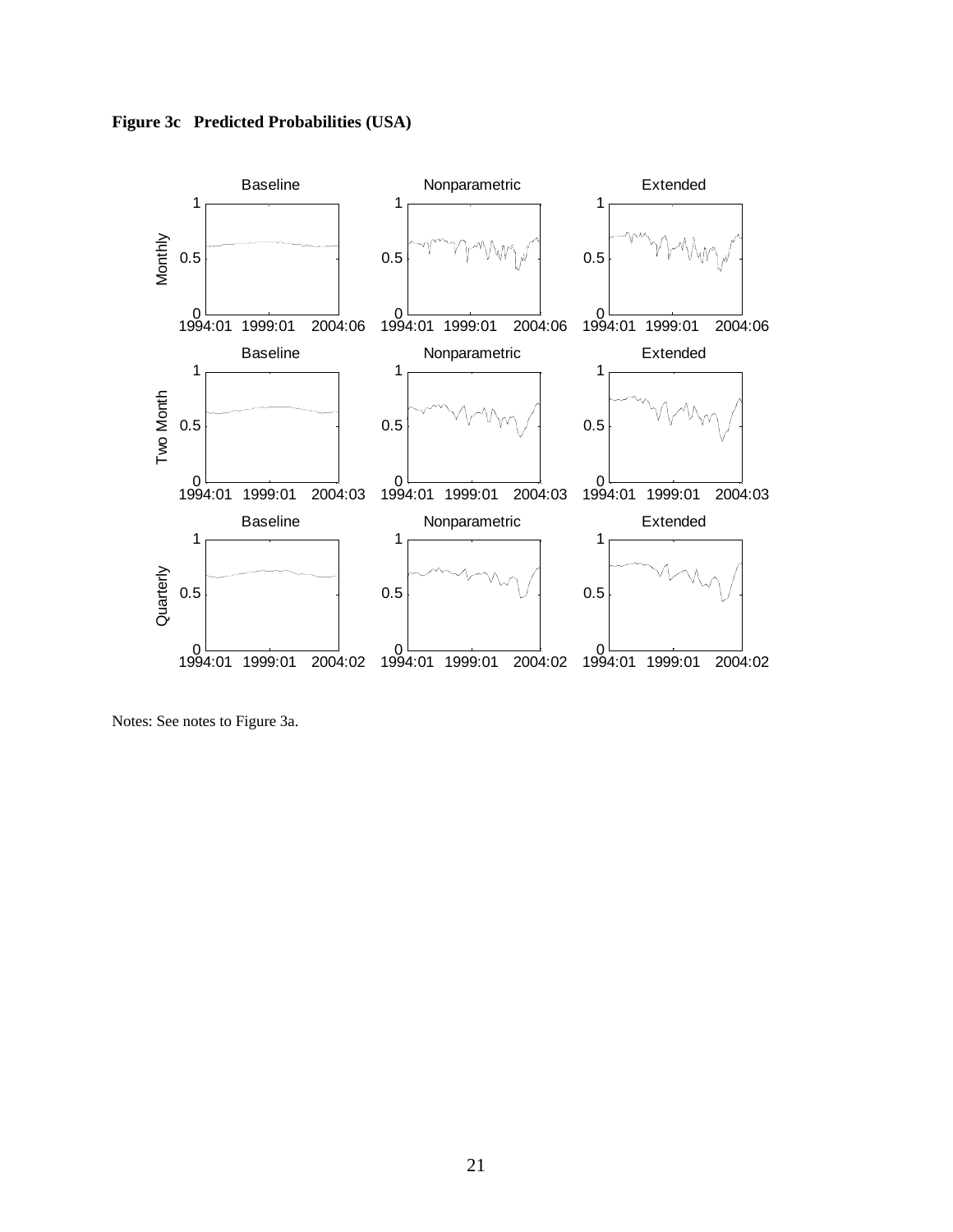

Notes: Horizontal axis measures individual Brier(Abs) scores for baseline forecasts. Vertical axis measures corresponding Brier(Abs) scores for the nonparametric forecasts. A score below 0.5 indicates a correct forecast. Only observations with volatility in the 1st to 33rd percentile range are included.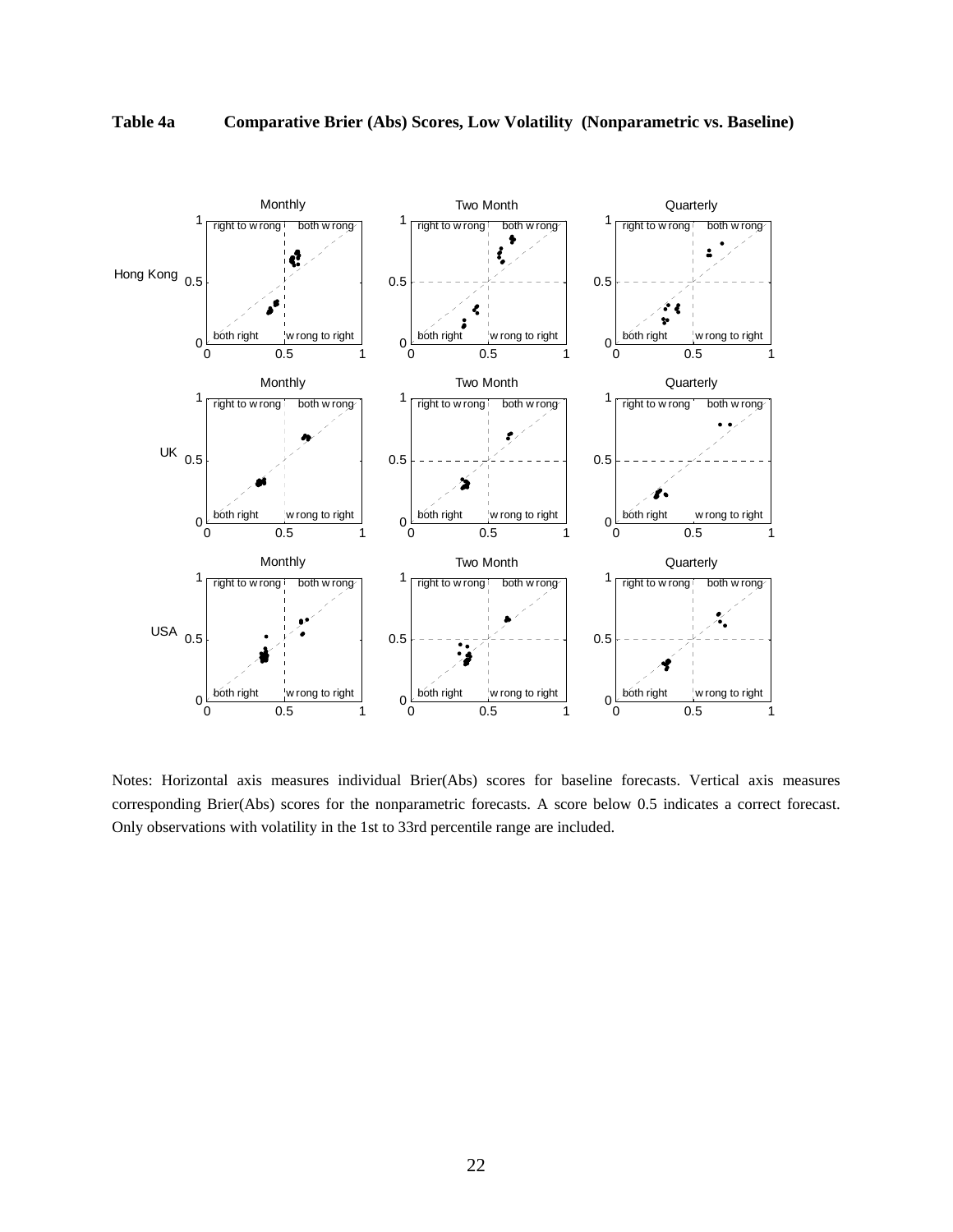

**Figure 4b Comparative Brier (Abs) Scores, Low Volatility (Extended Model vs. Baseline)**

Notes: Horizontal axis measures individual Brier(Abs) scores for baseline forecasts. Vertical axis measures corresponding Brier(Abs) scores for the extended forecasts. A score below 0.5 indicates a correct forecast. Only observations with volatility in the 1st to 33rd percentile range are included.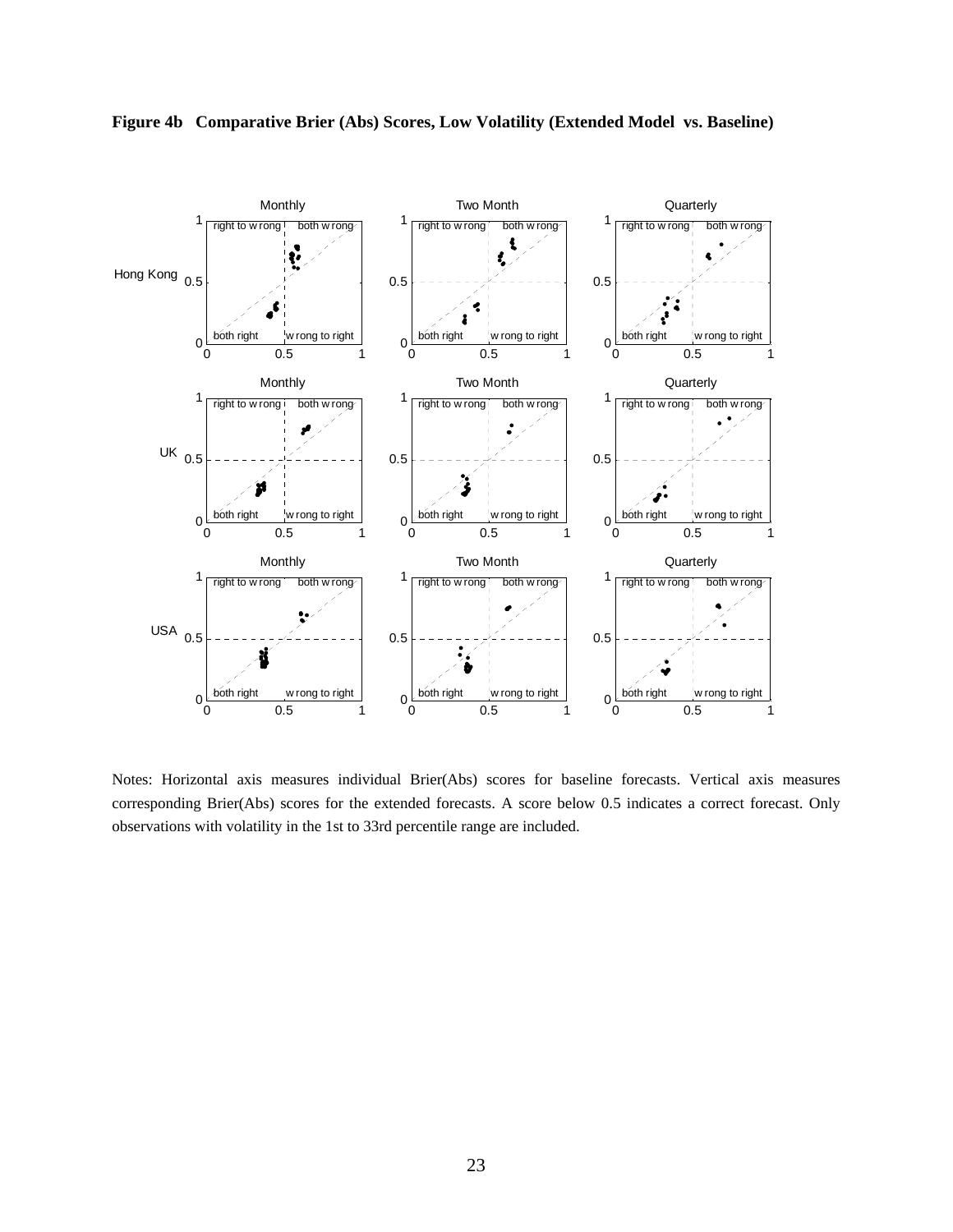|                    | Mean  | Std.Dev. | <b>Skewness</b> | Kurtosis | JB p-val | Mean  | Std.Dev. | <b>Skewness</b>   | Kurtosis | JB p-val |
|--------------------|-------|----------|-----------------|----------|----------|-------|----------|-------------------|----------|----------|
|                    |       |          | Australia       |          |          |       |          | Austria           |          |          |
| 1 mth              | 0.007 | 0.058    | $-2.837$        | 28.000   | 0.000    | 0.005 | 0.062    | $-0.065$          | 6.171    | 0.000    |
| 2 mth              | 0.013 | 0.083    | $-1.466$        | 11.523   | 0.000    | 0.010 | 0.087    | 0.635             | 5.177    | 0.000    |
| 3 mth              | 0.020 | 0.096    | $-1.602$        | 10.104   | 0.000    | 0.016 | 0.119    | 0.073             | 6.369    | 0.000    |
|                    |       |          | Belgium         |          |          |       |          | Canada            |          |          |
| 1 mth              | 0.007 | 0.054    | $-0.450$        | 6.787    | 0.000    | 0.006 | 0.050    | $-0.935$          | 6.852    | 0.000    |
| 2 mth              | 0.014 | 0.079    | $-0.272$        | 5.975    | 0.000    | 0.011 | 0.073    | $-0.829$          | 5.615    | 0.000    |
| 3 mth              | 0.020 | 0.107    | $-0.593$        | 5.006    | 0.000    | 0.017 | 0.090    | $-0.713$          | 4.191    | 0.001    |
|                    |       |          | Denmark         |          |          |       |          | France            |          |          |
| $1 \ \mathsf{mth}$ | 0.009 | 0.055    | $-0.287$        | 3.147    | 0.124    | 0.008 | 0.060    | $-0.626$          | 4.341    | 0.000    |
| 2 mth              | 0.019 | 0.073    | $-0.083$        | 2.981    | 0.911    | 0.016 | 0.084    | $-0.604$          | 4.331    | 0.000    |
| 3 mth              | 0.028 | 0.103    | $-0.433$        | 3.143    | 0.224    | 0.024 | 0.119    | $-0.988$          | 5.173    | 0.000    |
|                    |       |          | Germany         |          |          |       |          | Hong Kong         |          |          |
| 1 mth              | 0.006 | 0.063    | $-0.901$        | 5.812    | 0.000    | 0.008 | 0.091    | $-1.029$          | 8.902    | 0.000    |
| 2 mth              | 0.012 | 0.082    | $-0.496$        | 3.885    | 0.006    | 0.016 | 0.125    | $-0.422$          | 5.046    | 0.000    |
| 3 mth              | 0.018 | 0.126    | $-1.361$        | 6.300    | 0.000    | 0.025 | 0.164    | $-0.684$          | 3.712    | 0.011    |
|                    |       |          | Italy           |          |          |       |          | Japan             |          |          |
| 1 mth              | 0.010 | 0.072    | 0.216           | 3.628    | 0.035    | 0.004 | 0.055    | $-0.284$          | 4.211    | 0.000    |
| 2 mth              | 0.020 | 0.101    | 0.449           | 3.498    | 0.048    | 0.007 | 0.077    | 0.166             | 2.938    | 0.696    |
| 3 mth              | 0.030 | 0.134    | 0.262           | 4.160    | 0.055    | 0.011 | 0.108    | $-0.875$          | 4.474    | 0.000    |
|                    |       |          | Netherlands     |          |          |       |          | <b>Norway</b>     |          |          |
| 1 mth              | 0.008 | 0.054    | $-0.929$        | 5.915    | 0.000    | 0.006 | 0.073    | $-0.932$          | 5.718    | 0.000    |
| 2 mth              | 0.015 | 0.069    | $-0.774$        | 4.869    | 0.000    | 0.012 | 0.101    | $-0.438$          | 3.277    | 0.085    |
| 3 mth              | 0.023 | 0.101    | $-1.594$        | 6.976    | 0.000    | 0.018 | 0.138    | $-1.303$          | 6.082    | 0.000    |
|                    |       |          | Singapore       |          |          |       |          | Sweden            |          |          |
| 1 mth              | 0.004 | 0.076    | $-1.457$        | 12.166   | 0.000    | 0.014 | 0.073    | $-0.278$          | 4.392    | 0.000    |
| 2 mth              | 0.008 | 0.114    | $-1.011$        | 7.532    | 0.000    | 0.027 | 0.099    | 0.264             | 3.432    | 0.275    |
| 3 mth              | 0.011 | 0.145    | $-0.719$        | 4.599    | 0.000    | 0.041 | 0.149    | $-0.606$          | 3.920    | 0.013    |
|                    |       |          | Switzerland     |          |          |       |          | $\ensuremath{UK}$ |          |          |
| 1 mth              | 0.007 | 0.050    | $-1.101$        | 6.829    | 0.000    | 0.008 | 0.049    | $-1.228$          | 8.236    | 0.000    |
| 2 mth              | 0.014 | 0.067    | $-0.543$        | 3.773    | 0.006    | 0.015 | 0.064    | $-0.611$          | 4.186    | 0.000    |
| 3 mth              | 0.021 | 0.103    | $-1.215$        | 6.881    | 0.000    | 0.023 | 0.085    | $-1.047$          | 5.254    | 0.000    |
|                    |       |          | <b>USA</b>      |          |          |       |          | Europe            |          |          |
| 1 mth              | 0.008 | 0.045    | $-0.841$        | 6.124    | 0.000    | 0.008 | 0.047    | $-1.366$          | 7.559    | 0.000    |
| 2 mth              | 0.016 | 0.058    | $-0.884$        | 5.875    | 0.000    | 0.015 | 0.061    | $-0.918$          | 4.844    | 0.000    |
| 3 mth              | 0.024 | 0.082    | $-0.799$        | 4.237    | 0.000    | 0.023 | 0.092    | $-1.461$          | 6.628    | 0.000    |
|                    |       |          | Far East        |          |          |       |          | World             |          |          |
| 1 mth              | 0.004 | 0.053    | $-0.389$        | 4.287    | 0.000    | 0.007 | 0.041    | $-1.140$          | 6.541    | 0.000    |
| 2 mth              | 0.007 | 0.074    | 0.126           | 3.007    | 0.825    | 0.013 | 0.054    | $-0.893$          | 4.913    | 0.000    |
| 3 mth              | 0.011 | 0.105    | $-0.915$        | 4.543    | 0.000    | 0.020 | 0.083    | $-1.189$          | 5.298    | 0.000    |
|                    |       |          |                 |          |          |       |          |                   |          |          |

**Table 1a Summary Statistics of the Full Sample of Returns, 1980:01 – 2004:06** 

Notes: Returns are per time interval (one month, two months or one quarter, not annualized). 'JB p-val' refers to the p-values of the Jarque-Bera statistic.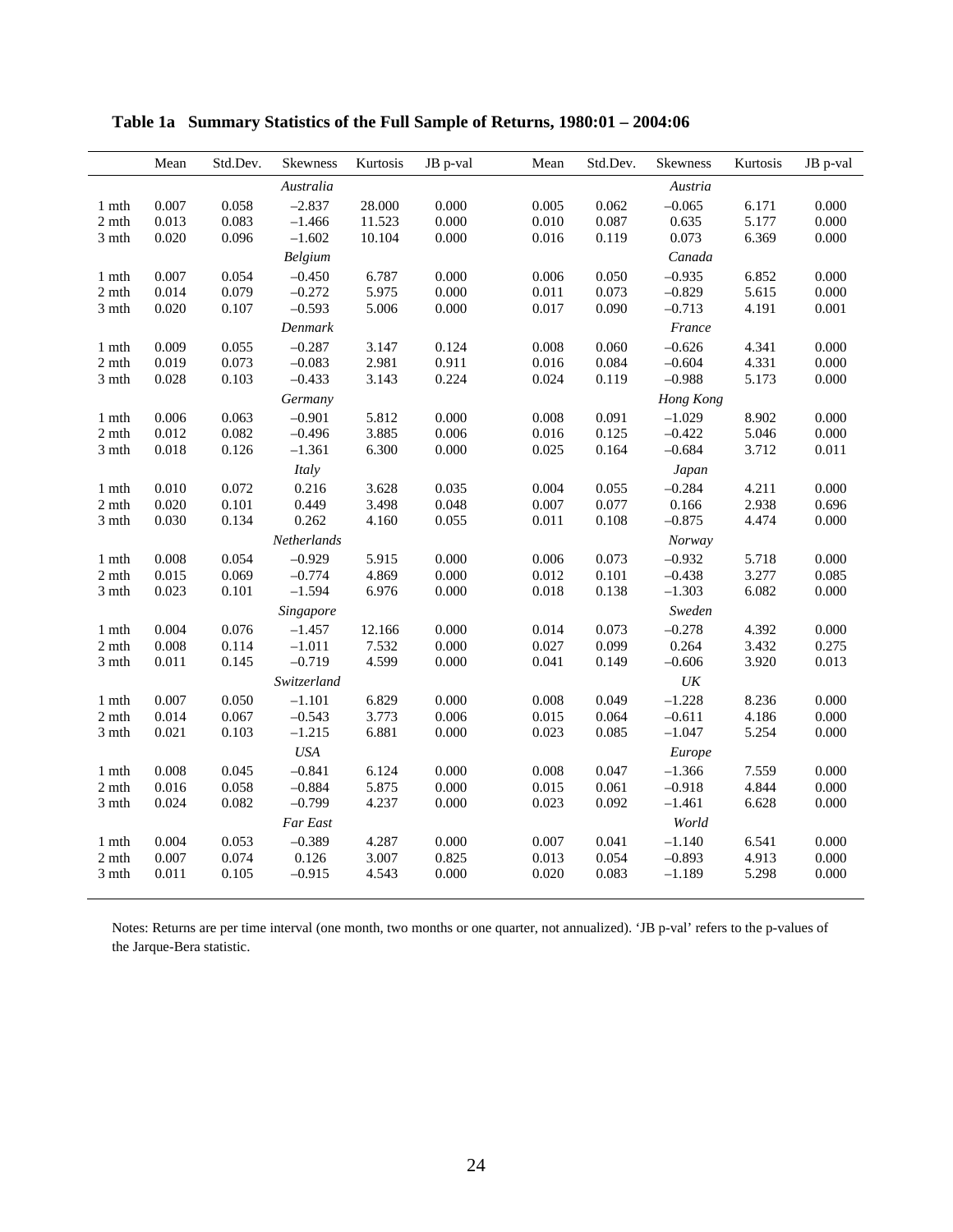|                                     | Mean     | Std.Dev. | <b>Skewness</b> | Kurtosis | JB p-val | Mean     | Std.Dev. | <b>Skewness</b> | Kurtosis | JB p-val |
|-------------------------------------|----------|----------|-----------------|----------|----------|----------|----------|-----------------|----------|----------|
|                                     |          |          | Australia       |          |          |          |          | Austria         |          |          |
| 1 mth                               | $-3.241$ | 0.354    | 0.814           | 6.961    | 0.000    | $-3.435$ | 0.601    | $-0.256$        | 2.967    | 0.200    |
| 2 mth                               | $-2.860$ | 0.322    | 1.103           | 7.759    | 0.000    | $-3.041$ | 0.566    | $-0.331$        | 2.863    | 0.244    |
| 3 mth                               | $-2.648$ | 0.302    | 1.408           | 9.920    | 0.000    | $-2.819$ | 0.545    | $-0.280$        | 2.708    | 0.420    |
|                                     |          |          | Belgium         |          |          |          |          | Canada          |          |          |
| 1 mth                               | $-3.357$ | 0.485    | 0.697           | 3.564    | 0.000    | $-3.358$ | 0.460    | 0.616           | 3.230    | 0.000    |
| 2 mth                               | $-2.970$ | 0.453    | 0.763           | 3.494    | 0.001    | $-2.976$ | 0.432    | 0.699           | 2.920    | 0.003    |
| 3 mth                               | $-2.740$ | 0.431    | 0.735           | 3.567    | 0.008    | $-2.766$ | 0.428    | 0.664           | 2.830    | 0.028    |
|                                     |          |          | Denmark         |          |          |          |          | France          |          |          |
| $1 \text{ } \mathsf{m} \mathsf{th}$ | $-3.207$ | 0.403    | $-0.034$        | 3.362    | 0.482    | $-3.064$ | 0.408    | 0.593           | 3.718    | 0.000    |
| $2\;\rm{mth}$                       | $-2.827$ | 0.360    | $-0.043$        | 3.418    | 0.642    | $-2.687$ | 0.376    | 0.713           | 3.470    | 0.001    |
| 3 mth                               | $-2.598$ | 0.329    | $-0.204$        | 3.036    | 0.717    | $-2.470$ | 0.362    | 0.709           | 3.451    | 0.014    |
|                                     |          |          | Germany         |          |          |          |          | Hong Kong       |          |          |
| 1 mth                               | $-3.074$ | 0.493    | 0.449           | 2.916    | 0.007    | $-2.737$ | 0.451    | 0.682           | 3.835    | 0.000    |
| $2\;\rm{mth}$                       | $-2.695$ | 0.470    | 0.404           | 2.620    | 0.083    | $-2.357$ | 0.427    | 0.719           | 3.659    | 0.001    |
| 3 mth                               | $-2.475$ | 0.454    | 0.404           | 2.544    | 0.163    | $-2.126$ | 0.405    | 0.727           | 3.437    | 0.011    |
|                                     |          |          | Italy           |          |          |          |          | Japan           |          |          |
| $1 \ \rm{mth}$                      | $-2.923$ | 0.401    | 0.392           | 3.128    | 0.023    | $-3.136$ | 0.484    | $-0.076$        | 3.057    | 0.861    |
| $2\;\rm{mth}$                       | $-2.547$ | 0.370    | 0.356           | 2.876    | 0.201    | $-2.753$ | 0.455    | $-0.223$        | 3.057    | 0.549    |
| 3 mth                               | $-2.331$ | 0.359    | 0.267           | 2.590    | 0.367    | $-2.517$ | 0.417    | $-0.239$        | 2.758    | 0.531    |
|                                     |          |          | Netherlands     |          |          |          |          | Norway          |          |          |
| 1 mth                               | $-3.123$ | 0.455    | 0.635           | 3.764    | 0.000    | $-2.939$ | 0.376    | 0.855           | 4.627    | 0.000    |
| $2 \;\rm{mth}$                      | $-2.745$ | 0.425    | 0.768           | 3.655    | 0.000    | $-2.550$ | 0.333    | 1.077           | 4.707    | 0.000    |
| 3 mth                               | $-2.523$ | 0.406    | 0.830           | 3.567    | 0.003    | $-2.331$ | 0.307    | 1.249           | 5.896    | 0.000    |
|                                     |          |          | Singapore       |          |          |          |          | Sweden          |          |          |
| 1 mth                               | $-3.074$ | 0.459    | 0.607           | 3.925    | 0.000    | $-2.949$ | 0.452    | 0.319           | 2.869    | 0.074    |
| $2\;\rm{mth}$                       | $-2.683$ | 0.428    | 0.599           | 3.889    | 0.002    | $-2.567$ | 0.416    | 0.319           | 2.645    | 0.185    |
| 3 mth                               | $-2.451$ | 0.398    | 0.703           | 4.012    | 0.003    | $-2.352$ | 0.402    | 0.348           | 2.670    | 0.283    |
|                                     |          |          | Switzerland     |          |          |          |          | $U\!K$          |          |          |
| $1 \text{ } \mathsf{m} \mathsf{th}$ | $-3.314$ | 0.483    | 0.537           | 3.763    | 0.000    | $-3.213$ | 0.362    | 0.821           | 4.677    | 0.000    |
| 2 mth                               | $-2.928$ | 0.462    | 0.433           | 3.438    | 0.066    | $-2.843$ | 0.341    | 0.909           | 4.496    | 0.000    |
| 3 mth                               | $-2.703$ | 0.439    | 0.500           | 3.444    | 0.104    | $-2.626$ | 0.323    | 0.936           | 4.799    | 0.000    |
|                                     |          |          | USA             |          |          |          |          | Europe          |          |          |
| 1 mth                               | $-3.226$ | 0.400    | 0.566           | 4.619    | 0.000    | $-3.434$ | 0.468    | 0.836           | 3.621    | 0.000    |
| 2 mth                               | $-2.851$ | 0.377    | 0.658           | 4.476    | 0.000    | $-3.055$ | 0.448    | 0.807           | 3.388    | 0.000    |
| 3 mth                               | $-2.637$ | 0.367    | 0.679           | 4.523    | 0.000    | $-2.835$ | 0.436    | 0.789           | 3.335    | 0.006    |
|                                     |          |          | Far East        |          |          |          |          | World           |          |          |
| 1 mth                               | $-3.184$ | 0.468    | 0.128           | 2.854    | 0.569    | $-3.539$ | 0.416    | 0.718           | 3.896    | 0.000    |
| 2 mth                               | $-2.801$ | 0.440    | 0.015           | 2.679    | 0.675    | $-3.164$ | 0.394    | 0.766           | 3.623    | 0.000    |
| 3 mth                               | $-2.566$ | 0.404    | $-0.027$        | 2.522    | 0.562    | $-2.947$ | 0.379    | 0.794           | 3.727    | 0.003    |
|                                     |          |          |                 |          |          |          |          |                 |          |          |

**Table 1b Summary Statistics of the Full Sample of Realized Volatility, 1980:01 – 2004:06** 

Notes. "Volatility" refers to log of the square root of realized volatility computed from daily returns. 'JB p-val' refers to the pvalues of the Jarque-Bera statistic.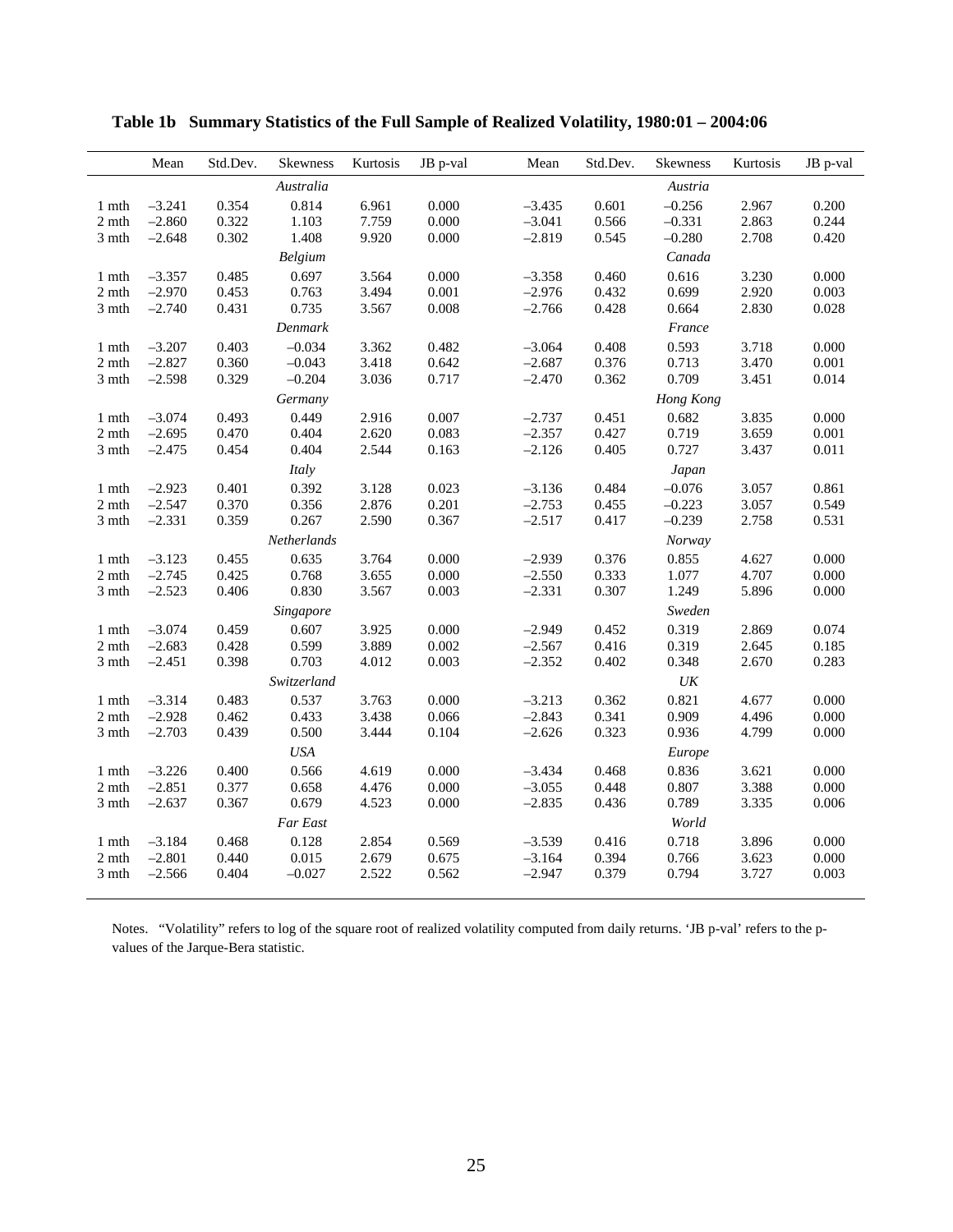|                | AIC      | $\overline{\text{SIC}}$ | AIC       | SIC      |  |  |  |  |
|----------------|----------|-------------------------|-----------|----------|--|--|--|--|
|                | Forecast | Forecast                | Forecast  | Forecast |  |  |  |  |
|                |          | Australia               | Austria   |          |  |  |  |  |
| 1 mth          | 0.626    | 0.626                   | 0.306     | 0.305    |  |  |  |  |
| 2 mth          | 0.656    | 0.656                   | 0.276     | 0.274    |  |  |  |  |
| 3 mth          | 0.791    | 0.791                   | 0.359     | 0.338    |  |  |  |  |
|                |          | Belgium                 |           | Canada   |  |  |  |  |
| 1 mth          | 0.574    | 0.602                   | 0.497     | 0.491    |  |  |  |  |
| 2 mth          | 0.785    | 0.751                   | 0.522     | 0.521    |  |  |  |  |
| 3 mth          | 0.696    | 0.730                   | 0.552     | 0.547    |  |  |  |  |
|                |          | Denmark                 | France    |          |  |  |  |  |
| 1 mth          | 0.546    | 0.547                   | 0.500     | 0.479    |  |  |  |  |
| 2 mth          | 0.656    | 0.651                   | 0.687     | 0.642    |  |  |  |  |
| 3 mth          | 0.756    | 0.757                   | 0.938     | 0.931    |  |  |  |  |
|                |          | Germany                 | Hong Kong |          |  |  |  |  |
| 1 mth          | 0.436    | 0.436                   | 0.479     | 0.486    |  |  |  |  |
| 2 mth          | 0.477    | 0.483                   | 0.632     | 0.631    |  |  |  |  |
| 3 mth          | 0.505    | 0.478                   | 0.575     | 0.586    |  |  |  |  |
|                |          | Italy                   |           | Japan    |  |  |  |  |
| 1 mth          | 0.592    | 0.592                   | 0.435     | 0.437    |  |  |  |  |
| 2 mth          | 0.665    | 0.665                   | 0.405     | 0.405    |  |  |  |  |
| 3 mth          | 0.686    | 0.656                   | 0.481     | 0.512    |  |  |  |  |
|                |          | <b>Netherlands</b>      |           | Norway   |  |  |  |  |
| 1 mth          | 0.531    | 0.544                   | 0.716     | 0.716    |  |  |  |  |
| $2 \;\rm{mth}$ | 0.741    | 0.739                   | 0.712     | 0.769    |  |  |  |  |
| 3 mth          | 0.695    | 0.721                   | 0.756     | 0.742    |  |  |  |  |
|                |          | Singapore               | Sweden    |          |  |  |  |  |
| 1 mth          | 0.558    | 0.554                   | 0.448     | 0.426    |  |  |  |  |
| 2 mth          | 0.613    | 0.615                   | 0.516     | 0.531    |  |  |  |  |
| 3 mth          | 0.579    | 0.617                   | 0.657     | 0.694    |  |  |  |  |
|                |          | <i>Switzerland</i>      |           | UK       |  |  |  |  |
| 1 mth          | 0.548    | 0.547                   | 0.648     | 0.648    |  |  |  |  |
| 2 mth          | 0.604    | 0.604                   | 0.756     | 0.757    |  |  |  |  |
| 3 mth          | 0.566    | 0.570                   | 0.855     | 0.909    |  |  |  |  |
|                |          | <b>USA</b>              | Europe    |          |  |  |  |  |
| 1 mth          | 0.537    | 0.531                   | 0.515     | 0.518    |  |  |  |  |
| 2 mth          | 0.592    | 0.592                   | 0.675     | 0.691    |  |  |  |  |
| 3 mth          | 0.563    | 0.563                   | 0.710     | 0.757    |  |  |  |  |
|                |          | Far East                |           | World    |  |  |  |  |
| 1 mth          | 0.459    | 0.464                   | 0.491     | 0.502    |  |  |  |  |
| 2 mth          | 0.430    | 0.430                   | 0.565     | 0.565    |  |  |  |  |
| 3 mth          | 0.474    | 0.479                   | 0.557     | 0.587    |  |  |  |  |
|                |          |                         |           |          |  |  |  |  |

**Table 2 Ratio of MSPE of Forecasts to Sample Variance, Realized Volatility** 

Notes: AIC and SIC indicate the criterion used to recursively select the model for forecasting  $\sigma_{t+1|t}$ . Numbers reported are the ratio of the Mean Square Prediction Error (MSPE) of realized volatility to the sample variance of realized volatility.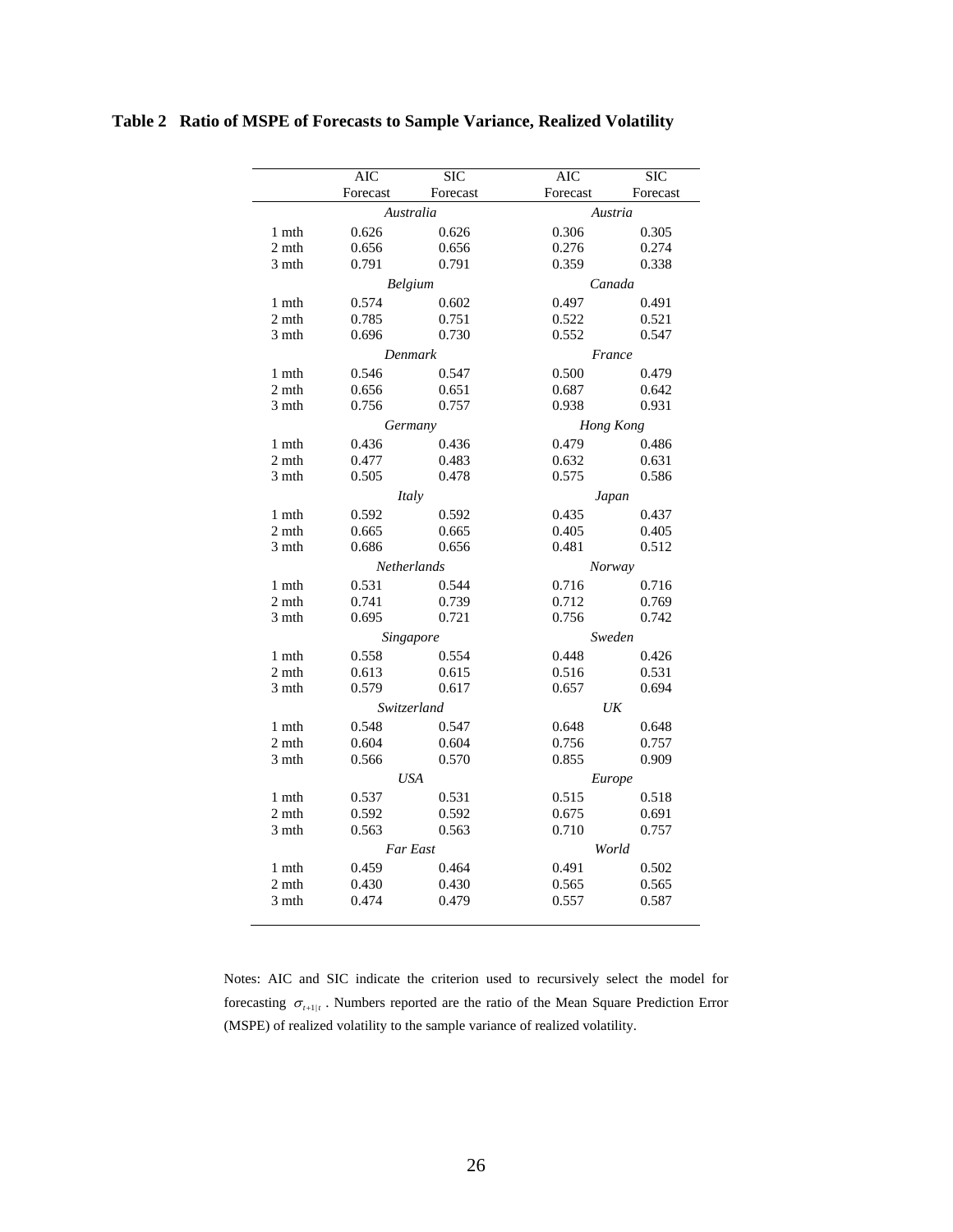|              |           |       | <b>Baseline</b> |       | Nonparametric | Extended |          |  |
|--------------|-----------|-------|-----------------|-------|---------------|----------|----------|--|
|              |           | Mean  | Std.Dev.        | Mean  | Std.Dev.      | Mean     | Std.Dev. |  |
|              |           |       |                 |       | Hong Kong     |          |          |  |
|              | Low Vol.  | 0.507 | 0.075           | 0.510 | 0.208         | 0.504    | 0.239    |  |
| $1$ mth $\,$ | Med.Vol.  | 0.491 | 0.070           | 0.475 | 0.168         | 0.475    | 0.182    |  |
|              | High Vol. | 0.520 | 0.076           | 0.537 | 0.137         | 0.535    | 0.151    |  |
|              | Low Vol.  | 0.512 | 0.126           | 0.518 | 0.298         | 0.512    | 0.265    |  |
| 2 mth        | Med.Vol.  | 0.487 | 0.121           | 0.487 | 0.230         | 0.488    | 0.203    |  |
|              | High Vol. | 0.579 | 0.107           | 0.640 | 0.173         | 0.622    | 0.145    |  |
|              | Low Vol.  | 0.435 | 0.132           | 0.390 | 0.241         | 0.402    | 0.223    |  |
| 3 mth        | Med.Vol.  | 0.515 | 0.144           | 0.526 | 0.256         | 0.524    | 0.222    |  |
|              | High Vol. | 0.551 | 0.154           | 0.548 | 0.202         | 0.534    | 0.159    |  |
|              |           |       |                 |       | $U\bar{K}$    |          |          |  |
|              | Low Vol.  | 0.430 | 0.137           | 0.418 | 0.164         | 0.388    | 0.224    |  |
| 1 mth        | Med.Vol.  | 0.507 | 0.157           | 0.516 | 0.165         | 0.519    | 0.215    |  |
|              | High Vol. | 0.500 | 0.151           | 0.522 | 0.123         | 0.531    | 0.153    |  |
|              | Low Vol.  | 0.398 | 0.106           | 0.362 | 0.147         | 0.333    | 0.181    |  |
| 2 mth        | Med.Vol.  | 0.511 | 0.160           | 0.526 | 0.178         | 0.546    | 0.193    |  |
|              | High Vol. | 0.517 | 0.160           | 0.514 | 0.154         | 0.518    | 0.158    |  |
|              | Low Vol.  | 0.343 | 0.156           | 0.308 | 0.204         | 0.288    | 0.226    |  |
| 3 mth        | Med.Vol.  | 0.470 | 0.220           | 0.484 | 0.247         | 0.491    | 0.254    |  |
|              | High Vol. | 0.566 | 0.201           | 0.638 | 0.173         | 0.638    | 0.162    |  |
|              |           |       |                 |       | <b>USA</b>    |          |          |  |
|              | Low Vol.  | 0.419 | 0.093           | 0.404 | 0.104         | 0.378    | 0.143    |  |
| 1 mth        | Med.Vol.  | 0.468 | 0.129           | 0.488 | 0.127         | 0.489    | 0.144    |  |
|              | High Vol. | 0.525 | 0.130           | 0.536 | 0.088         | 0.532    | 0.088    |  |
|              | Low Vol.  | 0.417 | 0.109           | 0.412 | 0.134         | 0.375    | 0.196    |  |
| 2 mth        | Med.Vol.  | 0.451 | 0.149           | 0.466 | 0.125         | 0.461    | 0.157    |  |
|              | High Vol. | 0.518 | 0.165           | 0.499 | 0.107         | 0.502    | 0.131    |  |
|              | Low Vol.  | 0.433 | 0.162           | 0.405 | 0.172         | 0.379    | 0.231    |  |
| 3 mth        | Med.Vol.  | 0.366 | 0.143           | 0.380 | 0.139         | 0.364    | 0.158    |  |
|              | High Vol. | 0.524 | 0.199           | 0.529 | 0.158         | 0.528    | 0.165    |  |

#### **Table 3 Forecast Performance, Brier(Abs), Selected Markets**

Notes: Brier(Abs) =  $1/T \sum_{t=k}^{T} |p_{t+1|t} - z_{t+1}|$  where *k* is the start of the estimation sample,  $p_{t+1|t}$  is the one-step ahead forecast of  $Pr(R_{t+1} > 0)$  made at time *t*, and  $z_{t+1} = I(R_{t+1} > 0)$ . At each time *t*, data from the first period up to time *t* is used to estimate the forecasting model. "Baseline" refers to forecasts generated from the unconditional empirical distribution of  $R_t$ . "Nonparametric" refers to forecasts generated using  $\widehat{Pr}( R_{t+1|t} > 0 ) = 1 - \widehat{F} \left( - \widehat{\mu}_{t+1|t} / \widehat{\sigma}_{t+1|t} \right)$  where  $\widehat{F}$  is the empirical cdf of  $(R_{t} - \hat{\mu}_{t})/\hat{\sigma}_{t}$ . "Extended" refers to forecasts generated from  $\widehat{Pr}(R_{t+1|t} > 0) = 1 - \Phi(-\hat{\mu}_{t+1|t}\hat{x}_{t+1})(\hat{\beta}_{0} + \hat{\beta}_{1}\hat{x}_{t+1})$ .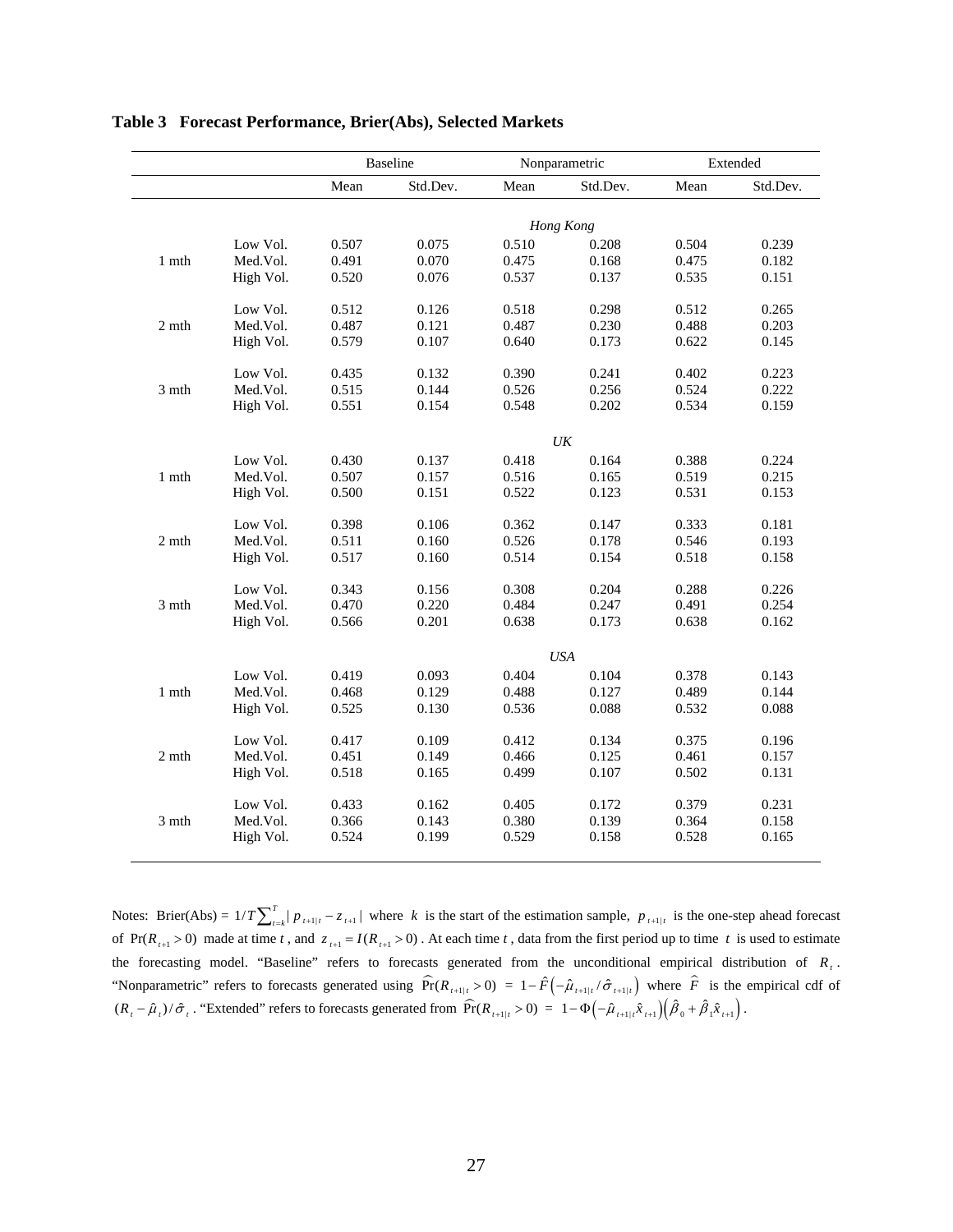|                |                |                    |                | Brier(Abs)     |                                   |                |                |                  |                | Brier(Sq)      |                                   |                |  |  |
|----------------|----------------|--------------------|----------------|----------------|-----------------------------------|----------------|----------------|------------------|----------------|----------------|-----------------------------------|----------------|--|--|
|                | <b>B</b> sln   | Npar               | Ext            | Bsln           | Npar                              | Ext            | Bsln           | Npar             | Ext            | Bsln           | Npar                              | Ext            |  |  |
|                |                | Australia          |                |                | Austria                           |                |                | Australia        |                |                | Austria                           |                |  |  |
| 1 mth          | 0.484          | 0.995              | 0.978          | 0.501          | 0.992                             | 0.994          | 0.489          | 1.038            | 1.066          | 0.501          | 1.000                             | 1.002          |  |  |
| 2 mth          | 0.496          | 0.999              | 0.997          | 0.506          | 0.976                             | 0.981          | 0.509          | 1.040            | 1.076          | 0.516          | 0.952                             | 0.963          |  |  |
| 3 mth          | 0.477          | 0.993              | 0.985          | 0.497          | 1.001                             | 1.026          | 0.496          | 1.051            | 1.023          | 0.497          | 1.052                             | 1.133          |  |  |
|                | Belgium        |                    |                |                | Canada                            |                |                | Belgium          |                |                | Canada                            |                |  |  |
| 1 mth          | 0.486          | 0.993              | 0.995          | 0.491          | 0.988                             | 0.978          | 0.482          | 1.008            | 1.033          | 0.488          | 1.002                             | 1.038          |  |  |
| 2 mth          | 0.477<br>0.477 | 1.013              | 1.009          | 0.472<br>0.457 | 0.982<br>0.983                    | 0.968          | 0.479<br>0.491 | 1.043            | 1.084          | 0.472<br>0.452 | 1.014                             | 1.029          |  |  |
| 3 mth          |                | 1.026<br>Denmark   | 0.998          |                | France                            | 0.985          |                | 1.052<br>Denmark | 1.148          |                | 1.036<br>France                   | 1.059          |  |  |
| 1 mth          | 0.482          | 1.012              | 1.007          | 0.483          | 1.017                             | 1.017          | 0.489          | 1.013            | 1.024          | 0.485          | 1.038                             | 1.073          |  |  |
| 2 mth          | 0.464          | 1.007              | 0.969          | 0.490          | 0.996                             | 0.997          | 0.482          | 0.989            | 1.002          | 0.500          | 1.034                             | 1.083          |  |  |
| 3 mth          | 0.438          | 0.990              | 0.925          | 0.435          | 1.076                             | 1.014          | 0.434          | 0.973            | 0.957          | 0.456          | 1.144                             | 1.165          |  |  |
| Germany        |                |                    |                |                | Hong Kong                         |                |                | Germany          |                |                | Hong Kong                         |                |  |  |
| 1 mth          | 0.489          | 1.010              | 1.017          | 0.506          | 1.005                             | 1.001          | 0.493          | 1.058            | 1.102          | 0.524          | 1.102                             | 1.123          |  |  |
| 2 mth          | 0.491          | 0.997              | 0.994          | 0.526          | 1.043                             | 1.028          | 0.504          | 1.028            | 1.091          | 0.584          | 1.231                             | 1.158          |  |  |
| 3 mth          | 0.469          | 1.022              | 0.984          | 0.500          | 0.975                             | 0.973          | 0.479          | 1.093            | 1.088          | 0.544          | 1.081                             | 1.027          |  |  |
|                | Italy          |                    |                |                | Japan                             |                |                | Italy            |                |                | Japan                             |                |  |  |
| 1 mth          | 0.504          | 1.015              | 1.037          | 0.502          | 1.002                             | 1.004          | 0.512          | 1.051            | 1.124          | 0.514          | 0.998                             | 1.003          |  |  |
| 2 mth          | 0.482          | 0.993              | 0.992          | 0.509          | 1.017                             | 1.009          | 0.486          | 1.011            | 1.016          | 0.520          | 1.044                             | 1.051          |  |  |
| 3 mth          | 0.494          | 1.002              | 1.020          | 0.497          | 1.080                             | 1.084          | 0.506          | 1.040            | 1.121          | 0.548          | 1.095                             | 1.155          |  |  |
|                |                | Netherlands        |                |                | Norway                            |                |                | Netherlands      |                |                | Norway                            |                |  |  |
| $1$ mth        | 0.478          | 1.023              | 1.023          | 0.490          | 0.989                             | 0.973          | 0.479          | 1.068            | 1.106          | 0.493          | 1.016                             | 1.032          |  |  |
| 2 mth          | 0.479          | 1.003              | 0.998          | 0.496          | 0.984                             | 0.974          | 0.513          | 1.023            | 1.036          | 0.497          | 1.000                             | 1.009          |  |  |
| 3 mth          | 0.437          | 1.089              | 1.042          | 0.462          | 0.973                             | 0.961          | 0.451          | 1.175            | 1.152          | 0.455          | 1.014                             | 1.034          |  |  |
|                | 0.501          | Singapore<br>1.016 |                | 0.479          | Sweden                            |                | 0.506          | Singapore        |                |                | Sweden                            |                |  |  |
| 1 mth<br>2 mth | 0.514          | 1.033              | 1.020<br>1.055 | 0.469          | 0.986<br>0.939                    | 0.970<br>0.927 | 0.539          | 1.073<br>1.112   | 1.129<br>1.207 | 0.482<br>0.479 | 0.973<br>0.916                    | 0.961<br>0.894 |  |  |
| 3 mth          | 0.524          | 1.019              | 1.049          | 0.463          | 0.958                             | 0.947          | 0.569          | 1.051            | 1.172          | 0.482          | 0.992                             | 1.057          |  |  |
|                |                | Switzerland        |                |                | $\ensuremath{\textit{UK}}\xspace$ |                |                | Switzerland      |                |                | $\ensuremath{\textit{UK}}\xspace$ |                |  |  |
| 1 mth          | 0.473          | 1.016              | 1.027          | 0.482          | 1.013                             | 1.003          | 0.472          | 1.047            | 1.119          | 0.510          | 1.031                             | 1.084          |  |  |
| 2 mth          | 0.479          | 1.014              | 1.017          | 0.477          | 0.984                             | 0.981          | 0.498          | 1.040            | 1.089          | 0.500          | 0.999                             | 1.031          |  |  |
| 3 mth          | 0.465          | 1.031              | 1.044          | 0.460          | 1.036                             | 1.027          | 0.482          | 1.114            | 1.205          | 0.510          | 1.124                             | 1.129          |  |  |
|                |                | <b>USA</b>         |                |                | Europe                            |                |                | <b>USA</b>       |                |                | Europe                            |                |  |  |
| 1 mth          | 0.469          | 1.011              | 0.991          | 0.458          | 1.053                             | 1.036          | 0.471          | 1.015            | 1.003          | 0.492          | 1.037                             | 1.068          |  |  |
| 2 mth          | 0.462          | 0.994              | 0.967          | 0.479          | 1.008                             | 1.029          | 0.470          | 0.964            | 0.969          | 0.525          | 1.009                             | 1.030          |  |  |
| 3 mth          | 0.441          | 0.993              | 0.961          | 0.405          | 1.103                             | 1.081          | 0.450          | 0.972            | 0.966          | 0.440          | 1.122                             | 1.102          |  |  |
|                |                | Far East           |                |                | World                             |                |                | Far East         |                |                | World                             |                |  |  |
| 1 mth          | 0.501          | 1.008              | 1.012          | 0.474          | 0.999                             | 0.991          | 0.516          | 1.006            | 1.017          | 0.501          | 0.996                             | 1.021          |  |  |
| 2 mth          | 0.512          | 1.009              | 0.999          | 0.475          | 0.989                             | 0.994          | 0.529          | 1.032            | 1.030          | 0.501          | 0.991                             | 1.009          |  |  |
| 3 mth          | 0.504          | 1.050              | 1.052          | 0.424          | 1.026                             | 1.007          | 0.569          | 1.055            | 1.100          | 0.458          | 1.027                             | 1.043          |  |  |

**Table 4a Relative Forecast Performance (Full Sample)** 

Notes: Brier(Abs) =  $1/T \sum_{t=k}^{T} |p_{t+1|t} - z_{t+1}|$  and Brier(Sq) =  $1/T \sum_{t=k}^{T} 2(p_{t+1|t} - z_{t+1})^2$  where *k* is the start of the estimation sample,  $p_{t+1|t}$  is the one-step ahead forecast of  $Pr(R_{t+1} > 0)$  made at time *t*, and  $z_{t+1} = I(R_{t+1} > 0)$ . At each time *t*, data from the first period up to time *t* is used to estimate the forecasting model. "Bsln" refer to forecasts generated from the unconditional empirical distribution of *R<sub>t</sub>*. "Npar" refers to forecasts generated using  $\widehat{Pr}(R_{t+1|t} > 0) = 1 - \widehat{F}(-\widehat{\mu}_{t+1|t} / \widehat{\sigma}_{t+1|t})$  where  $\widehat{F}$  is the empirical cdf of  $(R_t - \hat{\mu}_t)/\hat{\sigma}_t$ . "Ext" refers to forecasts generated from  $\widehat{\text{Pr}}(R_{t+1|t} > 0) = 1 - \Phi(-\hat{\mu}_{t+1|t}\hat{x}_{t+1})(\hat{\beta}_0 + \hat{\beta}_1\hat{x}_{t+1}).$ Actual Brier scores are reported for the baseline forecasts. All other scores are Brier scores for the given model divided by the Brier score for the baseline forecast. Ratios below 1 are in bold print.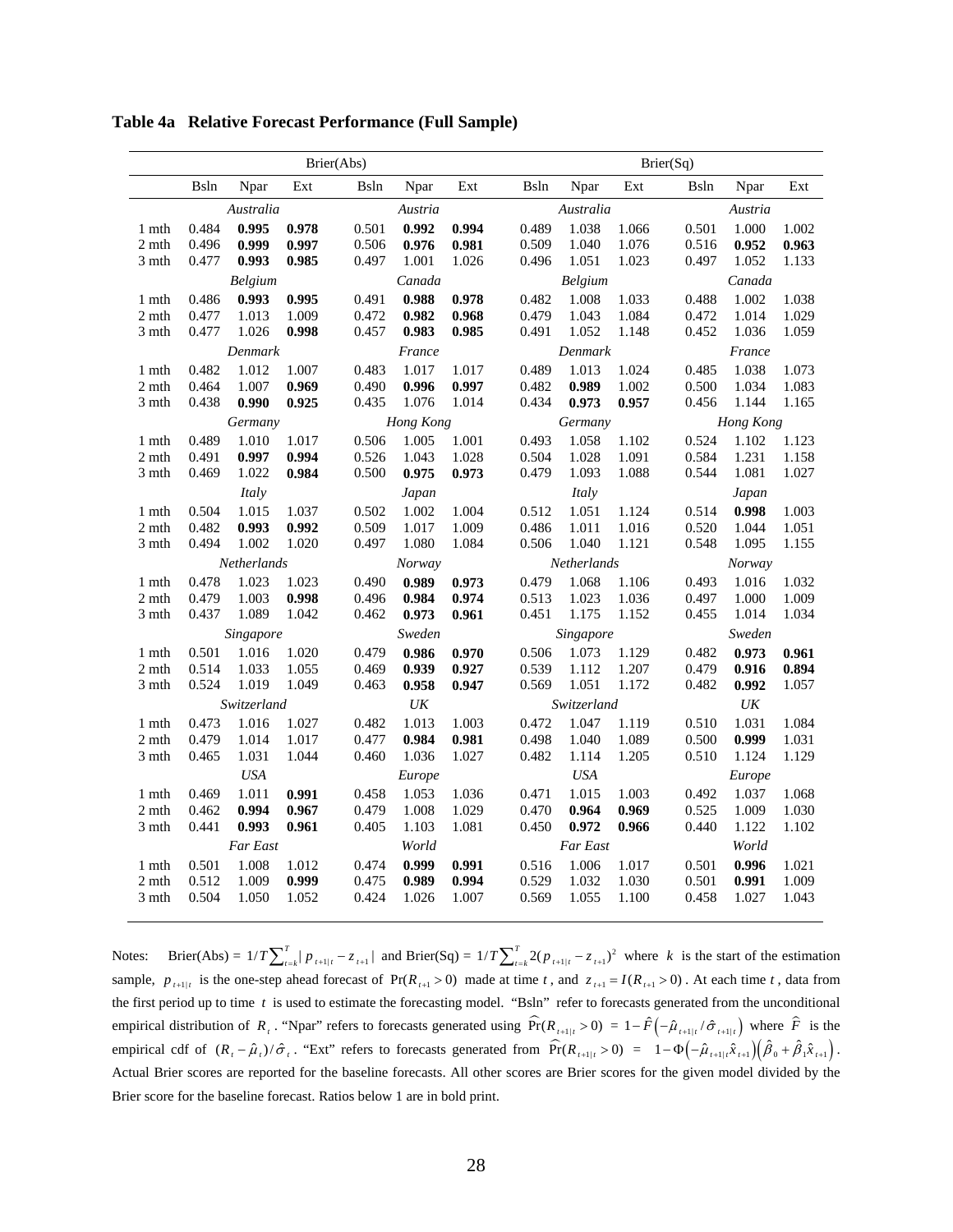|                |                |                    |                | Brier(Abs)     |                 |                | Brier(Sq)      |                    |                |                |                   |                |  |
|----------------|----------------|--------------------|----------------|----------------|-----------------|----------------|----------------|--------------------|----------------|----------------|-------------------|----------------|--|
|                | Bsln           | Npar               | Ext            | Bsln           | Npar            | Ext            | <b>Bsln</b>    | Npar               | Ext            | <b>B</b> sln   | Npar              | Ext            |  |
|                |                | Australia          |                |                | Austria         |                |                | Australia          |                |                | Austria           |                |  |
| 1 mth          | 0.494          | 0.994              | 0.987          | 0.501          | 0.988           | 0.984          | 0.508          | 1.040              | 1.087          | 0.503          | 0.997             | 0.985          |  |
| 2 mth          | 0.486          | 0.983              | 0.973          | 0.517          | 0.939           | 0.943          | 0.487          | 1.011              | 1.025          | 0.540          | 0.879             | 0.887          |  |
| 3 mth          | 0.441          | 0.941              | 0.941          | 0.494          | 0.961           | 0.971          | 0.426          | 0.965              | 0.957          | 0.490          | 0.977             | 1.036          |  |
|                | Belgium        |                    |                | Canada         |                 |                |                | Belgium            |                |                | Canada            |                |  |
| 1 mth          | 0.474          | 0.964              | 0.943          | 0.470          | 0.907           | 0.837          | 0.455          | 0.962              | 0.951          | 0.445          | 0.860             | 0.799          |  |
| 2 mth<br>3 mth | 0.446<br>0.446 | 0.968<br>1.023     | 0.925<br>0.917 | 0.447<br>0.427 | 0.882<br>0.899  | 0.857<br>0.891 | 0.417<br>0.425 | 0.972<br>1.059     | 0.956<br>1.029 | 0.417<br>0.388 | 0.879<br>0.925    | 0.906<br>0.924 |  |
|                |                | Denmark            |                |                | France          |                |                | Denmark            |                |                | France            |                |  |
| 1 mth          | 0.477          | 1.004              | 0.989          | 0.469          | 1.006           | 0.991          | 0.478          | 1.015              | 1.027          | 0.456          | 1.039             | 1.066          |  |
| 2 mth          | 0.442          | 1.004              | 0.927          | 0.474          | 0.968           | 0.953          | 0.428          | 1.017              | 1.001          | 0.466          | 1.003             | 1.039          |  |
| 3 mth          | 0.385          | 0.937              | 0.772          | 0.388          | 1.036           | 0.913          | 0.320          | 0.912              | 0.775          | 0.354          | 1.117             | 1.025          |  |
|                |                | Germany            |                |                | Hong Kong       |                |                | Germany            |                | Hong Kong      |                   |                |  |
| 1 mth          | 0.475          | 0.941              | 0.921          | 0.507          | 1.004           | 0.993          | 0.464          | 0.966              | 0.970          | 0.526          | 1.148             | 1.178          |  |
| 2 mth          | 0.460          | 0.968              | 0.953          | 0.512          | 1.011           | 1.000          | 0.442          | 1.014              | 1.090          | 0.555          | 1.269             | 1.186          |  |
| 3 mth          | 0.446          | 0.882              | 0.806          | 0.435          | 0.896           | 0.923          | 0.426          | 0.889              | 0.881          | 0.411          | 1.002             | 1.010          |  |
|                | Italy          |                    |                | Japan          |                 |                | Italy          |                    |                | Japan          |                   |                |  |
| 1 mth          | 0.511          | 1.019              | 1.038          | 0.490          | 1.017           | 1.027          | 0.525          | 1.063              | 1.143          | 0.492          | 1.039             | 1.056          |  |
| 2 mth          | 0.484          | 0.970              | 0.953          | 0.509          | 1.042           | 1.045          | 0.488          | 0.991              | 0.968          | 0.522          | 1.100             | 1.124          |  |
| 3 mth          | 0.480          | 0.954              | 0.922          | 0.483          | 1.120           | 1.120          | 0.475          | 0.960              | 0.956          | 0.534          | 1.170             | 1.272          |  |
|                |                | Netherlands        |                | Norway         |                 |                |                | Netherlands        |                |                | <b>Norway</b>     |                |  |
| 1 mth          | 0.466          | 0.956              | 0.923          | 0.468          | 0.957           | 0.908          | 0.452          | 0.970              | 0.973          | 0.448          | 0.962             | 0.928          |  |
| 2 mth          | 0.434          | 0.948              | 0.929          | 0.490          | 0.968           | 0.933          | 0.427          | 0.981              | 0.990          | 0.484          | 0.970             | 0.946          |  |
| 3 mth          | 0.422          | 1.017              | 0.955          | 0.417          | 0.886           | 0.828          | 0.417          | 1.090              | 1.083          | 0.362          | 0.855             | 0.801          |  |
|                | 0.498          | Singapore<br>0.995 | 0.981          | 0.438          | Sweden<br>0.965 | 0.932          | 0.500          | Singapore<br>1.073 | 1.123          | 0.397          | Sweden<br>0.956   | 0.927          |  |
| 1 mth<br>2 mth | 0.508          | 0.993              | 0.986          | 0.408          | 0.895           | 0.890          | 0.531          | 1.090              | 1.178          | 0.348          | 0.877             | 0.885          |  |
| 3 mth          | 0.514          | 1.011              | 1.026          | 0.411          | 0.940           | 0.903          | 0.560          | 1.053              | 1.204          | 0.374          | 1.029             | 1.061          |  |
|                |                | Switzerland        |                |                | UK              |                |                | Switzerland        |                |                | $\ensuremath{UK}$ |                |  |
| 1 mth          | 0.448          | 0.922              | 0.890          | 0.430          | 0.972           | 0.904          | 0.420          | 0.893              | 0.874          | 0.406          | 0.990             | 0.985          |  |
| 2 mth          | 0.418          | 0.941              | 0.926          | 0.398          | 0.909           | 0.836          | 0.374          | 0.956              | 0.963          | 0.338          | 0.896             | 0.839          |  |
| 3 mth          | 0.393          | 0.947              | 0.911          | 0.343          | 0.897           | 0.839          | 0.333          | 1.035              | 1.027          | 0.281          | 0.950             | 0.929          |  |
|                |                | <b>USA</b>         |                |                | Europe          |                |                | <b>USA</b>         |                |                | Europe            |                |  |
| 1 mth          | 0.419          | 0.964              | 0.903          | 0.393          | 1.031           | 0.969          | 0.368          | 0.944              | 0.887          | 0.363          | 1.066             | 1.072          |  |
| 2 mth          | 0.417          | 0.989              | 0.899          | 0.414          | 1.000           | 1.053          | 0.370          | 1.011              | 0.956          | 0.397          | 1.050             | 1.152          |  |
| 3 mth          | 0.433          | 0.934              | 0.875          | 0.357          | 0.994           | 0.990          | 0.423          | 0.902              | 0.911          | 0.343          | 0.961             | 0.977          |  |
|                |                | Far East           |                |                | World           |                |                | Far East           |                |                | World             |                |  |
| 1 mth          | 0.491          | 1.010              | 1.015          | 0.412          | 0.944           | 0.893          | 0.500          | 1.023              | 1.040          | 0.375          | 0.961             | 0.946          |  |
| 2 mth          | 0.505          | 1.043              | 1.040          | 0.424          | 0.940           | 0.931          | 0.520          | 1.117              | 1.124          | 0.397          | 0.999             | 1.008          |  |
| 3 mth          | 0.484          | 1.061              | 1.073          | 0.367          | 0.889           | 0.826          | 0.546          | 1.076              | 1.178          | 0.346          | 0.899             | 0.890          |  |

**Table 4b Forecast Performance, Low Volatility Periods (1st to 33rd percentile)** 

Notes: See notes to Table 4a.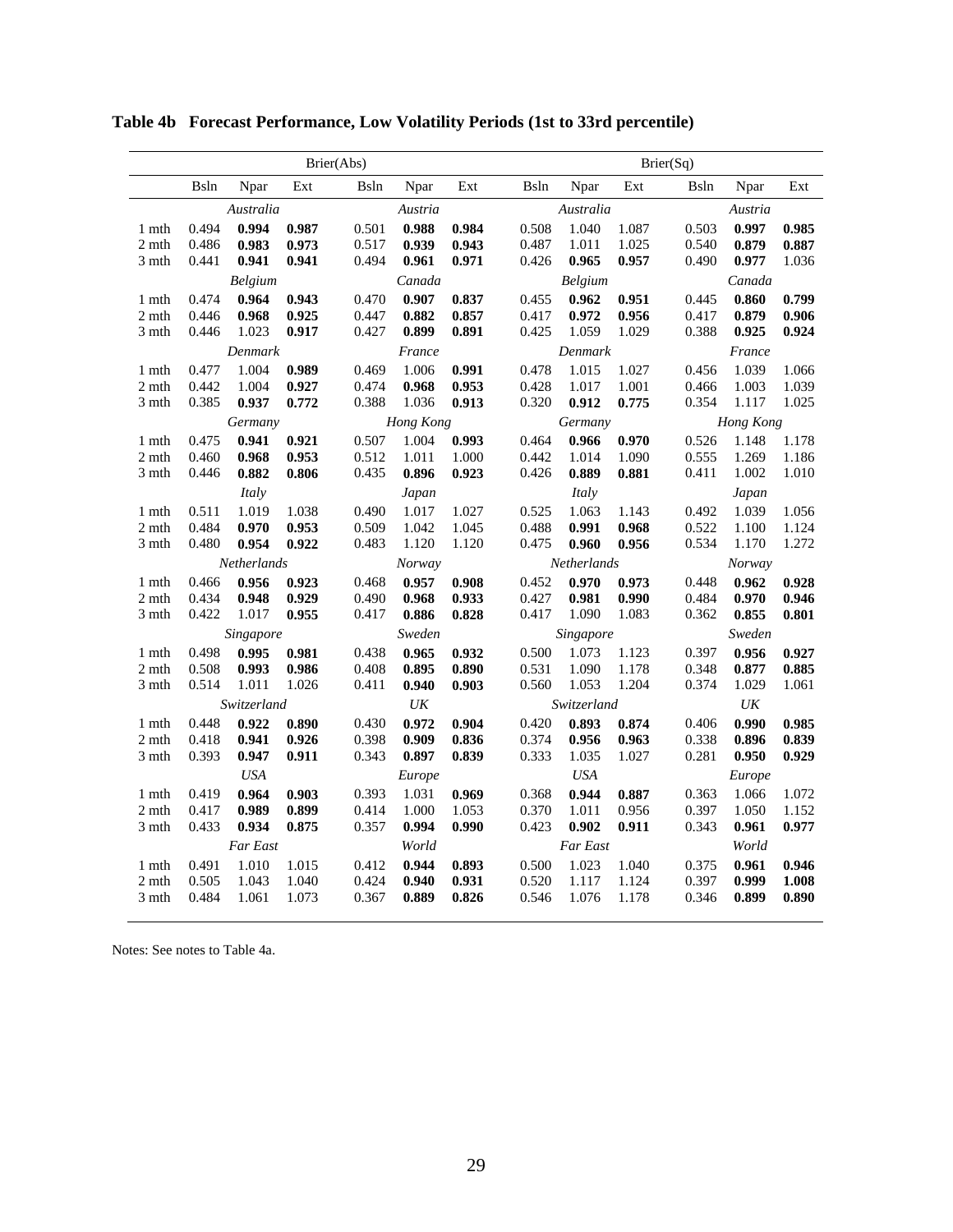|                |                |                |                | Brier(Abs)     |                |                | Brier(Sq)      |                |                |                |                   |                |  |  |
|----------------|----------------|----------------|----------------|----------------|----------------|----------------|----------------|----------------|----------------|----------------|-------------------|----------------|--|--|
|                | <b>B</b> sln   | Npar           | Ext            | Bsln           | Npar           | Ext            | <b>Bsln</b>    | Npar           | Ext            | <b>B</b> sln   | Npar              | Ext            |  |  |
|                |                | Australia      |                |                | Austria        |                |                | Australia      |                |                | Austria           |                |  |  |
| 1 mth          | 0.464          | 0.983          | 0.945          | 0.500          | 0.967          | 0.981          | 0.450          | 1.018          | 1.004          | 0.501          | 0.949             | 0.972          |  |  |
| 2 mth          | 0.476          | 0.984          | 0.961          | 0.501          | 1.000          | 1.003          | 0.469          | 1.014          | 1.016          | 0.505          | 1.001             | 1.007          |  |  |
| 3 mth          | 0.444          | 0.979          | 0.975          | 0.501          | 1.011          | 1.039          | 0.431          | 1.025          | 1.004          | 0.504          | 1.072             | 1.162          |  |  |
|                | Belgium        |                |                | Canada         |                |                |                | Belgium        |                |                | Canada            |                |  |  |
| 1 mth          | 0.477<br>0.476 | 0.983          | 0.975          | 0.501<br>0.476 | 1.006<br>1.003 | 1.025          | 0.465          | 0.987          | 0.983          | 0.509          | 1.037             | 1.119          |  |  |
| 2 mth<br>3 mth | 0.464          | 1.029<br>1.011 | 1.022<br>0.963 | 0.461          | 1.000          | 0.989<br>1.005 | 0.479<br>0.468 | 1.074<br>1.021 | 1.106<br>1.070 | 0.479<br>0.463 | 1.053<br>1.079    | 1.065<br>1.112 |  |  |
|                |                | Denmark        |                |                | France         |                |                | Denmark        |                |                | France            |                |  |  |
| 1 mth          | 0.466          | 1.017          | 1.010          | 0.477          | 1.013          | 1.002          | 0.458          | 1.020          | 1.023          | 0.475          | 1.028             | 1.039          |  |  |
| 2 mth          | 0.460          | 1.021          | 0.988          | 0.482          | 0.993          | 0.999          | 0.477          | 1.008          | 1.022          | 0.484          | 1.040             | 1.101          |  |  |
| 3 mth          | 0.402          | 1.027          | 0.962          | 0.386          | 1.025          | 0.906          | 0.365          | 1.028          | 0.991          | 0.362          | 1.013             | 0.957          |  |  |
|                |                | Germany        |                |                | Hong Kong      |                |                | Germany        |                |                | Hong Kong         |                |  |  |
| 1 mth          | 0.484          | 1.030          | 1.045          | 0.491          | 0.967          | 0.966          | 0.485          | 1.090          | 1.128          | 0.492          | 1.029             | 1.046          |  |  |
| 2 mth          | 0.484          | 1.038          | 1.043          | 0.487          | 1.000          | 1.002          | 0.492          | 1.105          | 1.158          | 0.502          | 1.144             | 1.104          |  |  |
| 3 mth          | 0.437          | 1.164          | 1.108          | 0.515          | 1.022          | 1.019          | 0.419          | 1.370          | 1.324          | 0.568          | 1.187             | 1.129          |  |  |
|                | Italy          |                |                |                | Japan          |                |                | Italy          |                |                | Japan             |                |  |  |
| 1 mth          | 0.500          | 1.004          | 1.010          | 0.506          | 1.003          | 1.005          | 0.504          | 1.033          | 1.081          | 0.521          | 0.995             | 0.999          |  |  |
| 2 mth          | 0.466          | 1.005          | 1.007          | 0.511          | 1.001          | 0.977          | 0.454          | 1.042          | 1.053          | 0.523          | 1.005             | 0.984          |  |  |
| 3 mth          | 0.502          | 1.014          | 1.076          | 0.527          | 0.997          | 1.023          | 0.523          | 1.069          | 1.239          | 0.597          | 0.950             | 1.021          |  |  |
|                |                | Netherlands    |                | Norway         |                |                |                | Netherlands    |                |                | Norway            |                |  |  |
| 1 mth          | 0.495<br>0.494 | 1.031<br>1.067 | 1.043          | 0.486<br>0.481 | 0.983<br>0.966 | 0.965<br>0.950 | 0.514<br>0.543 | 1.078<br>1.130 | 1.132          | 0.483          | 1.007<br>0.965    | 1.023<br>0.961 |  |  |
| 2 mth<br>3 mth | 0.417          | 1.136          | 1.075<br>1.068 | 0.448          | 0.955          | 0.942          | 0.414          | 1.301          | 1.158<br>1.235 | 0.467<br>0.425 | 0.976             | 0.987          |  |  |
|                |                | Singapore      |                |                | Sweden         |                |                | Singapore      |                | Sweden         |                   |                |  |  |
| 1 mth          | 0.504          | 0.991          | 0.981          | 0.480          | 0.972          | 0.948          | 0.511          | 1.008          | 1.020          | 0.485          | 0.956             | 0.934          |  |  |
| 2 mth          | 0.518          | 1.036          | 1.068          | 0.437          | 0.939          | 0.951          | 0.544          | 1.096          | 1.192          | 0.416          | 0.935             | 0.954          |  |  |
| 3 mth          | 0.514          | 1.023          | 1.033          | 0.452          | 0.936          | 0.902          | 0.541          | 1.061          | 1.127          | 0.464          | 0.954             | 0.929          |  |  |
|                |                | Switzerland    |                |                | UK             |                |                | Switzerland    |                |                | $\ensuremath{UK}$ |                |  |  |
| 1 mth          | 0.458          | 1.045          | 1.054          | 0.507          | 1.017          | 1.023          | 0.443          | 1.090          | 1.136          | 0.563          | 1.040             | 1.116          |  |  |
| 2 mth          | 0.466          | 1.078          | 1.096          | 0.511          | 1.028          | 1.068          | 0.475          | 1.153          | 1.220          | 0.572          | 1.072             | 1.168          |  |  |
| 3 mth          | 0.480          | 1.011          | 1.029          | 0.470          | 1.029          | 1.045          | 0.516          | 1.045          | 1.146          | 0.532          | 1.093             | 1.133          |  |  |
|                |                | <b>USA</b>     |                |                | Europe         |                |                | <b>USA</b>     |                |                | Europe            |                |  |  |
| 1 mth          | 0.468          | 1.043          | 1.047          | 0.477          | 1.033          | 1.015          | 0.470          | 1.080          | 1.106          | 0.533          | 0.986             | 1.003          |  |  |
| 2 mth          | 0.451          | 1.032<br>1.040 | 1.023          | 0.513          | 1.023<br>1.310 | 1.043          | 0.449          | 1.031          | 1.052          | 0.595<br>0.351 | 1.027             | 1.030          |  |  |
| 3 mth          | 0.366          |                | 0.996          | 0.360          |                | 1.238          | 0.306          | 1.065          | 1.021          |                | 1.494             | 1.424          |  |  |
|                |                | Far East       |                |                | World          |                |                | Far East       |                |                | World             |                |  |  |
| 1 mth<br>2 mth | 0.505<br>0.523 | 1.006<br>0.958 | 1.010<br>0.920 | 0.480<br>0.479 | 1.025<br>1.012 | 1.037<br>1.041 | 0.523<br>0.550 | 0.998<br>0.925 | 1.004<br>0.869 | 0.514<br>0.510 | 1.043<br>1.009    | 1.084<br>1.063 |  |  |
| 3 mth          | 0.501          | 1.049          | 1.050          | 0.337          | 1.176          | 1.155          | 0.554          | 1.046          | 1.070          | 0.285          | 1.311             | 1.334          |  |  |
|                |                |                |                |                |                |                |                |                |                |                |                   |                |  |  |

**Table 4c Forecast Performance , Medium Volatility Periods (34th to 66th percentile)** 

Notes: See notes to Table 4a.